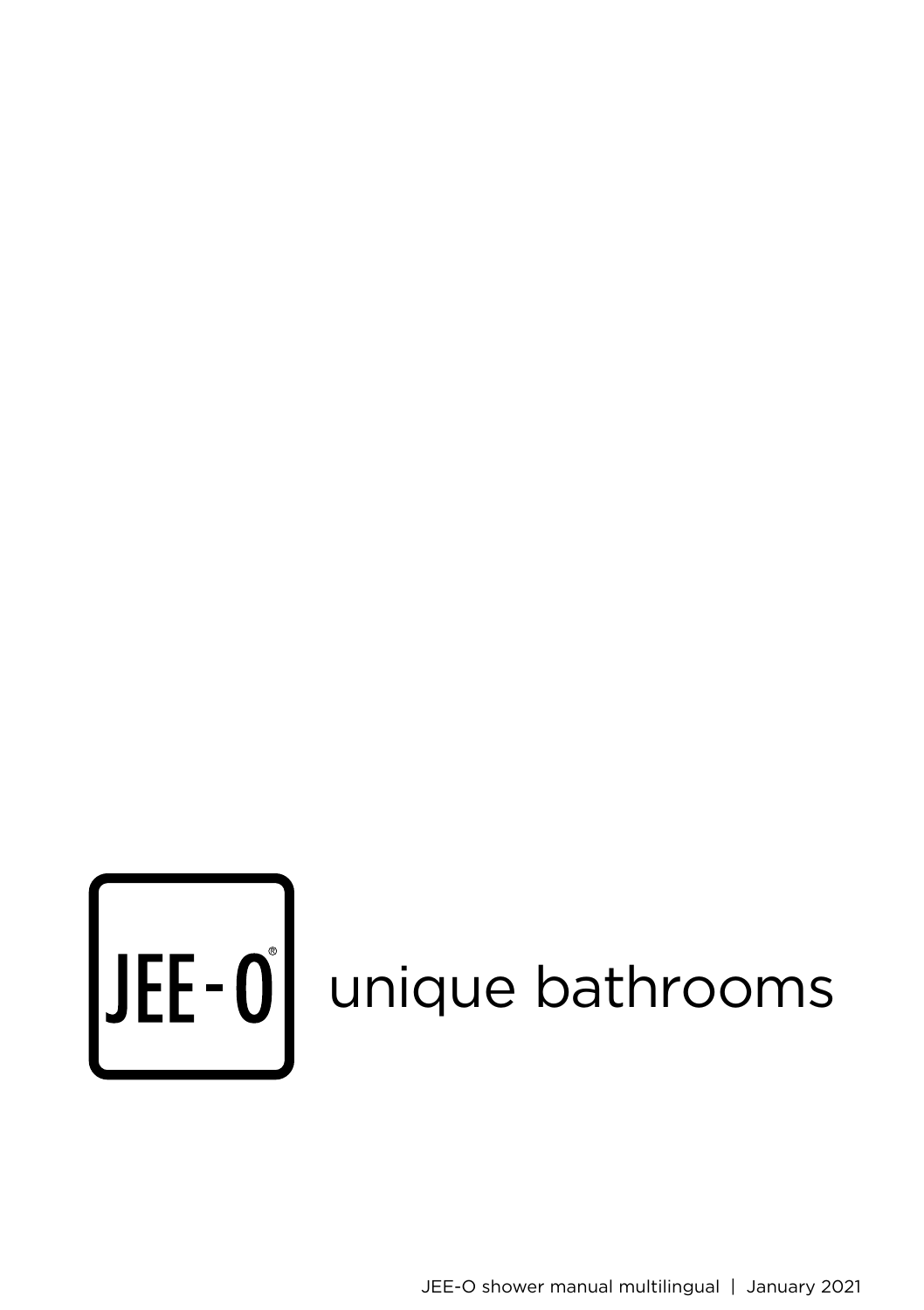| JEE-O shower manual                            |     |
|------------------------------------------------|-----|
| Handleiding JEE-O shower                       |     |
| Textes garantie JEE-O dans Notice Douche JEE-O |     |
| Anleitung zur JEE-O-Dusche                     | 16  |
| Manual de instrucciones ducha JEE-O            | 20. |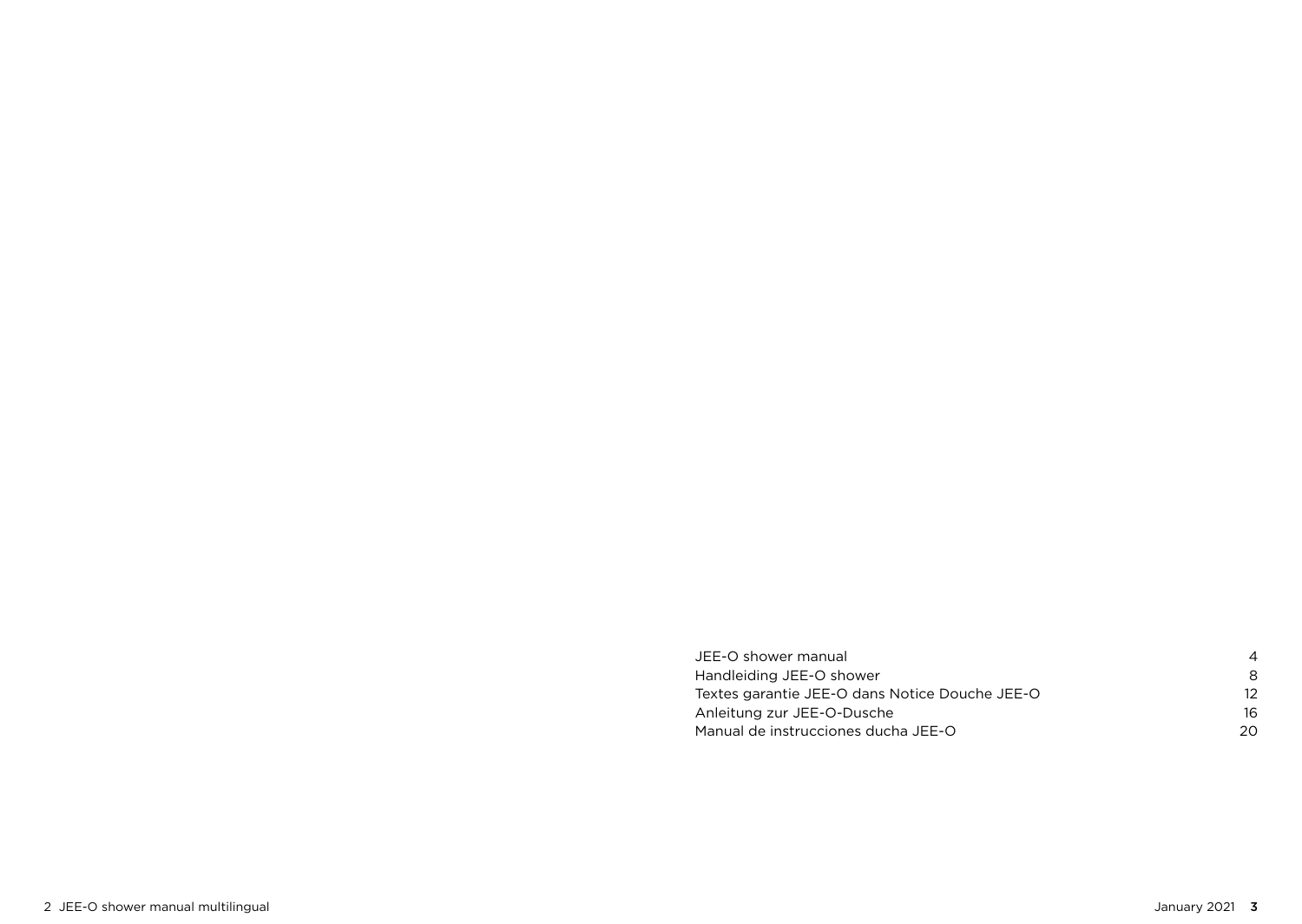# JEE-O shower manual

### <span id="page-2-0"></span>Introduction

This manual is presented to you by the JEE-O distributor, which has exclusive authorisation and is responsible for the sales of JEE-O products in the country of purchase. The address details of the distributor are available on the JEE-O website at www.jee-o.com.

We are proud that you have chosen a JEE-O product and hope your purchase gives you a great deal of pleasure.

### Installation of JEE-O showers

Every JEE-O product has an accompanying product-specific installation guide, supplied in the product packaging. The installation guide for each product can also be downloaded in 'Downloads' on the www.jee-o.com website. These product-specific instructions are leading for correct installation. A number of general guidelines for installing JEE-O showers are presented below. Always have the product installed by a certified professional.

### JEE-O shower - original / fatline / pure / slimline / soho / flow / bloom

JEE-O products for indoor use must be connected in accordance with generally applicable conditions and standards for sanitary fittings.

- Floor mounted showers require a level, smooth and waterproof floor.
- The pipelines must lie 8cm below the finished floor and rise vertically.
- The hot and cold water pipes must be made of copper (Ø 15.3)
- Pipes must be spaced centre-to-centre in accordance with prescribed measurements in the mounting manual.
- Weld joints with a male thread to the pipes (1/2 inch).
- The height of the top of the joint from the finished floor may not exceed 4cm.
- Fit the two flexible hoses emerging from the bottom of the JEE-O shower to the joints: cold on cold and hot on hot.
- Before finishing the mounting of the JEE-O shower, first place the water pipes under pressure and check for any leaks.
- Before mounting the JEE-O product, let the water flow to wash-out the system and clean the piping, making sure it is cleared of any residue.
- Now mount the JEE-O shower on the floor.

Some JEE-O shower models are also suitable for outdoor use, but please note that the shower is not frost-proof. Measures must therefore be taken to prevent freezing if you wish to use the JEE-O shower throughout the year. We recommend dismounting the JEE-O shower if it is not used during the winter months or use of the JEE-O 365 anti frost technique.

See the website at www.JEE-O.com for technical information on all JEE-O products.

### **Maintenance**

In daily use, stainless steel surfaces can become dirty or damaged. This external dirt or damage can reduce the resistance to corrosion or even cause corrosion and affect the appearance of the product. It is therefore necessary to maintain the stainless steel with some regularity.

The maintenance frequency depends on multiple interacting factors such as frequency of use, water quality (limescale, hard water), the different finishes, indoor or outdoor use of the product, etc. Adapt and apply our general care and maintenance instructions to your specific situation.

### General care

1 - at least clean your product and specifically showerheads every 6 months removing limescale. Are you using the product in hard water conditions and  $/$  or low frequency; clean it more often, up to monthly.

2 - some finishes such as polished stainless steel, are more prone to show traces of daily use, such as fingerprints or soap residue. If you are not a fan of that, be consistent in removing them with a soft cloth after daily use and follow our regular maintenance instructions on a monthly base.

The JEE-O shower is made of stainless-steel Type 316 or 304. The finish is brushed or polished. Some JEE-O series have an extra coating, such as 'hammercoated black matt' (soho), 'structured black', 'bronze', 'dark gold mat' (slimline), or 'gunmetal' (bloom). Some series may also have a coating in a RAL colour. All these coatings are produced to the highest quality standards, but require extra care during installation, use and maintenance, in order to prevent damage to the coating through impact or scratching. UV radiation and extreme temperatures can affect the structure and colour of coated surfaces.

Follow the product maintenance guidelines below for long and enjoyable use of your JEE-O product.

### Daily use

Wipe JEE-O taps and showers with a soft dry cloth after use, to avoid marks and limescale from drying water. Do not use any metal sponges, brushes or microfibre cloths, because these can cause scratches.

### Regular maintenance and cleaning

Clean the JEE-O products with lukewarm water and a soft cloth. If required, use a mild natural soap. Avoid aggressive chemicals, strong acid or base cleaning agents or scouring agents. Always rinse generously with water after using any cleaning agent.

We advise you clean your brushed-finished shower after installation and regularly. You can clean and protect it with a suitable stainless steel cleaner or JEE-O Protect. Always check stainless steel cleaning products for their specific user instructions. For polished finishes we advice to clean it after installation, but be gentle in applying stainless steel cleaner. Use limited amounts of cleaner and spray it on a cloth before applying it to the shower. Using too much cleaner or spraying it directly on the product may cause a blue oil-like hazy effect. Coated products should not be cleaned with a stainless steel cleaner or

JEE-O protect. Use a natural cleaning vinegar to clean the products. Gold plated pvd coatings should be cleaned with lukewarm water only

### Removing light scale and marks

You can treat marks and light scale more intensively as follows.

- Always try to remove the dirt with lukewarm water and a soft cloth first, using a natural soap or alcohol solution if required.
- Non-coated JEE-O products (brushed or raw), can be treated with a sponge and a suitable stainless-steel cleaner like JEE-O protect. Do not spray the concentrate directly onto the JEE-O product. Spray it onto a cloth and then use that to wipe. Avoid scratching the product with your sponge. Rubbing motions should follow the brush-direction of the material.
- Polished products can be treated with a soft cloth and stainless steel cleaner also. But take extra care and use only limited amounts of cleaner that you spray on the soft cloth before applying it to the shower. Using too much cleaner or spraying it directly on the product might leave a blue oil-like hazy effect.
- Coated products should not be cleaned with a stainless steel cleaner or JEE-O protect. Use a natural cleaning vinegar to clean these products. Gold plated pvd coatings should be cleaned with lukewarm water only.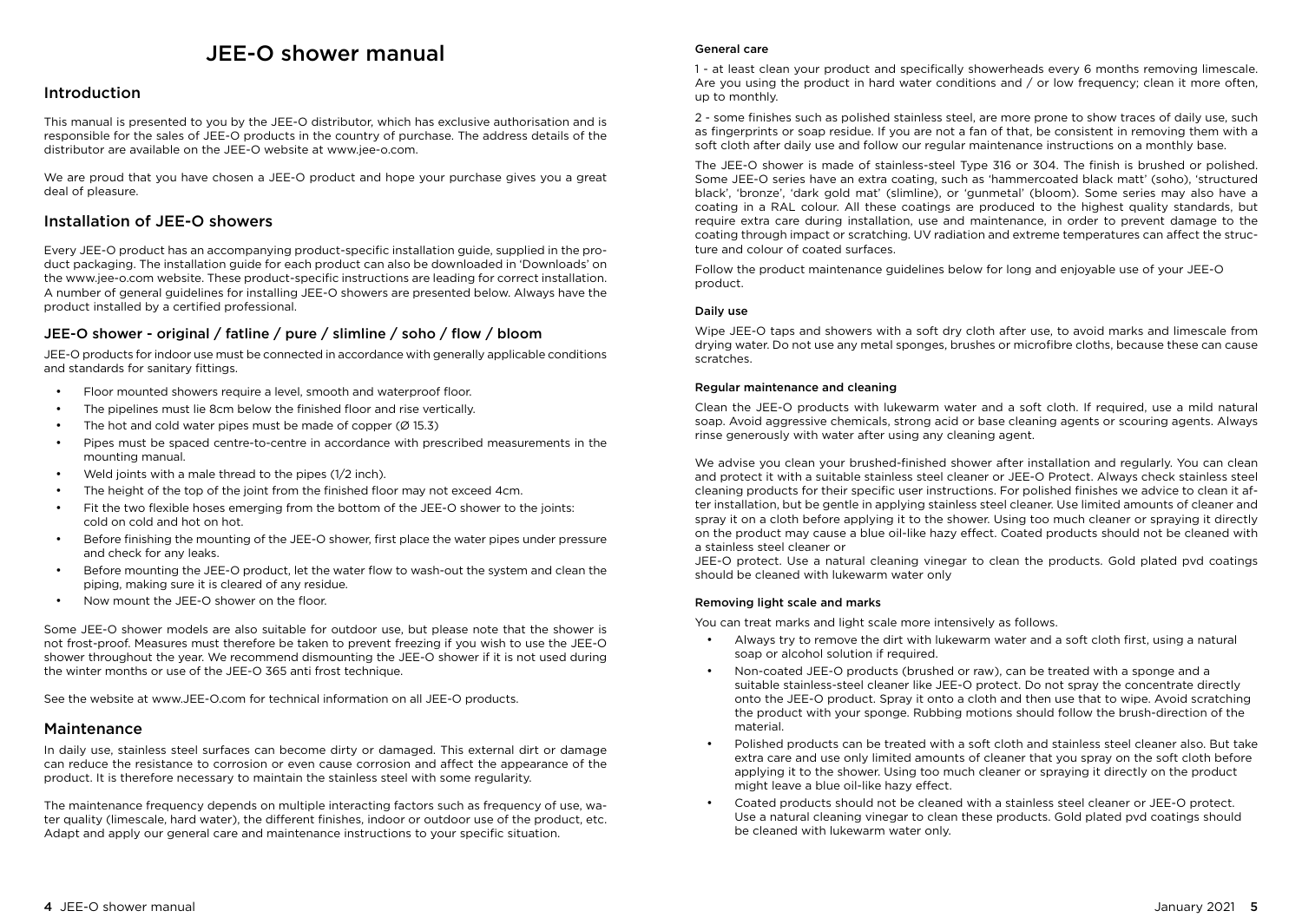- The showerhead can be removed with the tool supplied with your product. Remove the shower-head and place it 24 hours in limescale resolving liquid such as natural vinegar or a diluted citric acid solution. Rinse it intensly afterwards, before reinstalling the showerhead. Showerheads with rubber nozzles cannot be placed in limescale resolving liquids. Just gently rub the nozzles while water flows.
- Always rinse generously with water after using any cleaning substance. Dry the product with a soft cloth afterwards.

### Persistent dirt, corrosion and scratches

The brushed finishes can be treated more intense if needed to remove persistent stains. You may use a metal polisher (for example Peek) and polish the shower with a soft cloth following the brush-pattern. After polishing clean the product with a clean cloth. You may want to apply JEE-O protect after polishing. Then leave the product for 12 to 24 hrs untouched.

Ask your official JEE-O dealer about the possibilities for treating persistent stains, corrosion and scratches on coated and polished products.

### JEE-O guarantee conditions

The guarantee applies from the date of purchase of the product, on submission of the original proof of purchase (receipt). The guarantee applies only for original products and parts purchased from an authorised retailer and installed by the certified installer or specialist. The guarantee applies with normal domestic use and if the mounting and maintenance instructions have been followed. The guarantee does not apply if a defect arose as a result of an accident, incorrect installation, incorrect use, neglect, incorrect maintenance, incompetent use, natural events and/or unforeseen circumstances. Damage resulting from wear and tear or caused by shocks, bumps, falling or accidents is not covered by the guarantee. The guarantee is issued by the distributor of JEE-O in the country of product purchase.

### 1. Application scope

The guarantee scheme applies for all showers, faucets and accessory products, that we or one of our dealers sell under the JEE-O name. The guarantee conditions apply in the country of purchase, taking account of the safety regulations and technical standards applying in the country of purchase.

### 2. Guarantee statement

Our products comply with the technological state-of-the-art, current standards for drinking water installations and construction and inspection principles. We guarantee that our products are immaculately designed, produced and delivered and will function reliably with correct use and treatment in accordance with our maintenance instructions. If problems nevertheless arise with our products, we will offer you fast and expert assistance.

### 3. Guarantee term

The guarantee term is two years for the colour finishes of products, five years for accessories and seven years for parts following the purchase of the product. In order to validate a claim under the guarantee, the purchase receipt, clearly showing the date of purchase, must be submitted and evidence of (sound) annual maintenance must be provided.

Regular maintenance must be performed. The maintenance frequency in the course of the year depends on the location at which the JEE-O shower is installed. The guarantee term is not renewed or extended by repairs or part deliveries during the guarantee period.

### 4. Guarantee services

During the guarantee term, we will repair or place all defective parts where the defect is attributable to an error for which the manufacturer is liable.

The service department will investigate the product and will decide on the basis of its own expertise whether the defect is covered by the guarantee.

### 5. Conditions for this guarantee

The guarantee applies to first-time owners of the product and normal residential use. Provided the JEE-O products are purchased from an authorized seller, installed by a qualified specialist and the assembly and maintenance instructions have been observed. The guarantee period is not renewed or extended on account of repairs or spare parts supplied during the guarantee period.

Within the aforementioned guarantee period, JEE-O will deal with all manufacturing faults to the product that can be attributed to an error for which the manufacturer is responsible.

The fault will be repaired to the extent that faulty parts are repaired or replaced with new parts, at our discretion, in the course of which exchanged parts become our property.

The guarantee does not include labour, transportation or other cost incurred in the removal and/or re-installation of the original unit or replacement unit. Costs related to obtaining access for repair or costs associated with adjacent materials are not covered. The guarantee is limited to the repair and/or replacement of the products.

This guarantee does not cover:

- Any defect, or injury caused by force majeur (Acts of God) including but not limited to floods or lightning, or resulting from misuse, abuse or neglect, accidental damage, improper installation, ignoring the applicable assembly and maintenance instructions, or other alterations or modifications which affect the reliability or performance of the unit not attributable to a defect in materials or workmanship;
- Any defect, or injury caused by incompetent use and/ or unforeseen circumstances or damage as a result of normal wear and tear or caused by impact or accident. Any breakdowns due to dirt or lime scale on the products and parts, as well as outdoor use of the shower, resulting in frost induced damage.
- Damage caused by ignoring the applicable assembly and maintenance instructions, or any modifications other than those indicated in the installation / care instruction documents accompanying the product;
- Any defect or injury caused by ignoring the written information about the scope of application of our products.
- The effects of poor water quality and chemical attack which affect the longevity of the product, including but not limited to the use of harmful chemicals such as mineral acids.
- Any defect or injury caused by or resulting from installation of product in situation outside of country of purchase standards for plumbing installation
- The product was installed in a way that was contrary to the manufacturer's requirements or guidelines, installation or maintenance terms or conditions or any national state or locate area regulatory requirements.
- Any defect or injury caused by an act, default or omission or, or any representation made by, any person other than JEE-O or an employee or agent of JEE-O
- Colour finishes on quartz products will not be covered under this guarantee. The colour finish is painted on the outside of the bathtubs and basins, should the product be damaged or chipped then the natural quartz finish will be visible. Damaged products can be treated at an additional cost.

A claim under the guarantee lapses when work is carried out by unauthorised persons or if foreign parts are used.

The mounted defective parts/products must be returned to the distributor carriage paid, with an accompanying letter.

### 5. Damage

If damage to property or injury to persons have occurred and there is a suspicion that this was caused by one of our products, this must be reported to us in writing without delay so that our liability insurance can be deployed. The product in question must be sent to us for assessment.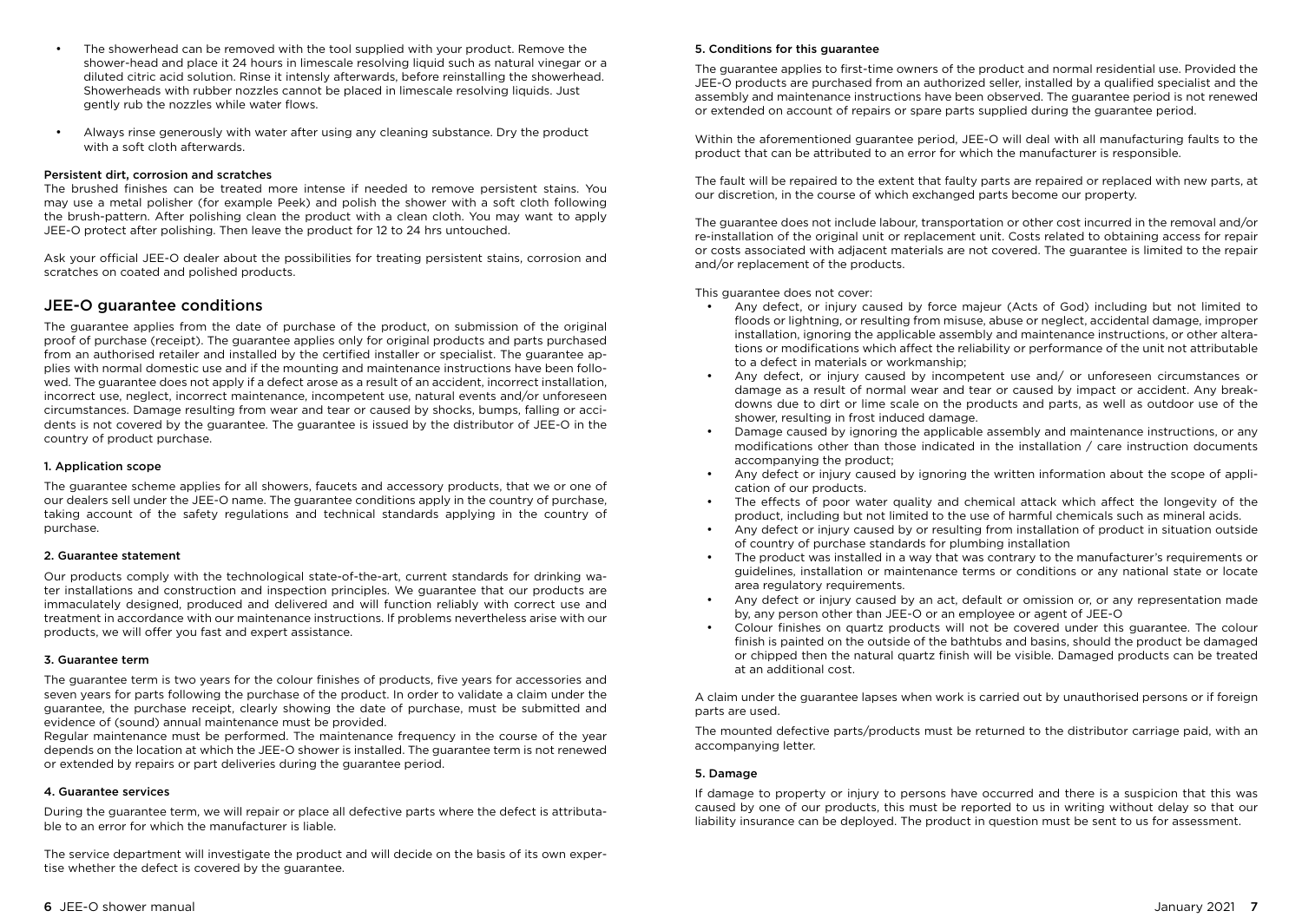# Handleiding JEE-O shower

### <span id="page-4-0"></span>Inleiding

Deze handleiding wordt u aangeboden door de distributeur van JEE-O, die exclusief bevoegd en verantwoordelijk is voor de verkoop van JEE-O producten in het land van aankoop. De adresgegevens van de distributeur zijn te vinden op de website van JEE-O: www.jee-o.com

Wij zijn trots dat u gekozen heeft voor een JEE-O product en wensen u veel plezier met uw aankoop.

### Montagevoorschriften

Ieder JEE-O product heeft een product specifieke montagehandleiding die wordt meegeleverd in de verpakking. Op de website www.JEE-O.com zijn onder "downloads" ook de montage handleidingen per product te downloaden. Deze product-specifieke montage instructies zijn leidend voor een juiste installatie. Hieronder staan enkele algemene richtlijnen voor installatie van JEE-O douches. Laat de montage altijd uitvoeren door een gediplomeerd professional.

### JEE-O douche - original / fatline / pure / slimline / soho / flow / bloom

JEE-O artikelen voor binnen gebruik moeten worden aangesloten volgens algemeen geldende voorwaarden van sanitaire installaties. Dit behelst onder meer:

- De ondergrond moet vlak en waterdicht zijn.
- De leidingen moeten 8 cm onder de afgewerkte vloer liggen en verticaal recht omhoog komen.
- De koud- en warmwaterleidingen moeten zijn uitgevoerd in koper (Ø 15,3)
- Leidingen moeten hart op hart gepositioneerd worden conform voorgeschreven afmetingen en verticaal uit de vloer komen. Let op dit moet allemaal binnen een diameter van 6 cm gebeuren.
- Soldeer op de leidingen puntstukken (Ø15,5).
- Hoogte bovenkant puntstuk vanaf afgewerkte vloer mag niet hoger zijn dan 4 cm.
- Monteer de twee flexibele slangen die onder uit de JEE-O douche komen op de puntstukken, koud op koud en warm op warm.
- Voordat men de JEE-O douche gaat afmonteren, eerst de waterleidingdruk erop zetten en controleren op eventuele lekkage.
- Monteer nu de JEE-O douche op de vloer.

Sommige JEE-O douche modellen zijn ook geschikt om buiten toe te passen, maar let op de douche is niet vorstvrij. Wil je de JEE-O douche het hele jaar door in werking toepassen dan moeten er voorzieningen getroffen worden om bevriezing te voorkomen. Wij adviseren dan ook om de JEE-O douche te demonteren als deze niet in gebruik is gedurende de winterperiode, of het toepassen van het JEE-O 365 anti-bevriezing systeem.

Voor afmetingen en technische informatie van alle JEE-O producten kunt u op de website terecht: www.jee-o.com

### Onderhoud

Roestvast stalen oppervlakken raken in het dagelijks gebruik vervuild of beschadigd. Deze vervuiling van buitenaf kan de weerstand tegen corrosie verminderen of zelfs corrosie veroorzaken en beïnvloedt het uiterlijk van de producten. Het is daarom noodzakelijk dat het roestvast staal met enige regelmaat wordt onderhouden.

De JEE-O douche is vervaardigd van RVS type 304. De afwerking is geborsteld of gepolijst. Enkele JEE-O series hebben een extra coating, zoals 'hammercoated black matt' (soho), 'structured black' (slimline), 'bronze' (slimline) of 'gunmetal' (bloom). Ook kunnen enkele series uitgevoerd worden met een coating in RAL-kleur. Al deze coatings worden vervaardigd naar hoogste kwaliteitstandaard, maar vragen extra zorg bij installatie, gebruik en onderhoud, om beschadiging van de coating door stoten of krassen te voorkomen. UV-straling en een extreme temperatuur kunnen

de structuur en kleur beïnvloeden van gecoate oppervlakten.

Volgt u voor het onderhouden van uw producten de volgende richtlijnen voor een lang en plezierig gebruik van uw JEE-O product

### Dagelijks gebruik

Neem de JEE-O kranen en douches na gebruik af, met zachte droge doek om vlekken en aanslag uit opdrogend water te voorkomen. Gebruik geen (metalen) schuurspons, harde borstel of microfibre doek.

### Regelmatig onderhoud

Maak de JEE-O producten schoon met lauwwarm water en een zachte doek. Gebruik eventueel een zachte groene zeep. Vermijdt bijtende chemicaliën, zuren of schuurmiddelen. Spoel met ruim water om restanten schoonmaakmiddel te verwijderen.

De geborstelde RVS producten (zonder coating) kunnen ook gereinigd worden met een rvs-reiniger of JEE-O Protect. Gebruikt u een rvs-reiniger, volg dan altijd de gebruiksaanwijzingen op het reinigingsproduct. Wij adviseren gepolijste producten niet of met slechts matig gebruik van rvs-reiniger te behandelen en deze altijd eerst op een doek aan te brengen. Gecoate producten kunnen niet met rvs-reiniger behandeld worden.

### Lichte aanslag en vlekken verwijderen.

Vlekken en lichte aanslag kunt u als volgt intensiever behandelen.

- Probeer altijd eerst met lauwwarm water een zachte doek en eventueel een zachte zeep of alcoholoplossing de aanslag te verwijderen
- Hardnekkige aanslag kan met een sponsje en RVS reiniger behandeld worden. Voorkom krassen door uw spons. Wrijfbewegingen moet u uitvoeren in de polijstrichting van het materiaal.
- Uw douche of kraan behandelen met JEE-O Protect helpt aanslag tegengaan. Spuit JEE-O Protect op een zachte doek en poets daarmee het schoongemaakte oppervlak.
- Kalkaanslag in de douchekop kan veelal verwijderd worden door de rubberen mondstukjes zachtjes te bewegen tijdens het gebruik van de douche. Heeft de douchekop geen rubberen mondstukjes dan kan deze ook gereinigd worden door deze 24 uur te weken in schoonmaakazijn. Na het inweken met ruim water spoelen. De douchekop kan gedemonteerd worden met de bijgeleverde sleutel.

### Hardnekkige vervuiling, corrosie, krassen

Geborsteld RVS oppervlakten kunnen bij hardnekkige vervuiling met een RVS-polijstmiddel gepoetst worden. Bijvoorbeeld 'Peek'. Wrijf in de polijstrichting van het product. Maak daarna het product weer schoon en bescherm het met een rvs-beschermer, bijvoorbeeld JEE-O Protect. Laat het product daarna 12 tot 24 uur onaangeroerd.

Bij hardnekkige vervuiling, corrosie en krassen op gecoate en gepolijste producten raadpleeg de distributeur of uw officiële JEE-O dealer voor de mogelijkheden.

### Garantievoorwaarden JEE-O

De garantie geldt vanaf de aankoopdatum van het product tegen overlegging van het originele aankoopbewijs (de kassabon). De garantie is alleen van toepassing op originele producten en onderdelen, gekocht van een geautoriseerd wederverkoper en geïnstalleerd door een gecertificeerd installateur of specialist. De garantie geldt bij normaal huishoudelijk gebruik en indien de montageen onderhoudsvoorschriften zijn gevolgd. De garantie geldt niet als het defect is ontstaan door een ongeluk, onjuiste installatie, onjuist gebruik, verwaarlozing, verkeerd onderhoud, ondeskundig gebruik, gebeurtenissen uit de natuur en/of onvoorziene omstandigheden. Beschadigingen ten gevolge van slijtage of veroorzaakt door schokken, stoten, vallen of ongelukken, vallen niet onder de garantie. De garantie wordt afgegeven door de distributeur van JEE-O.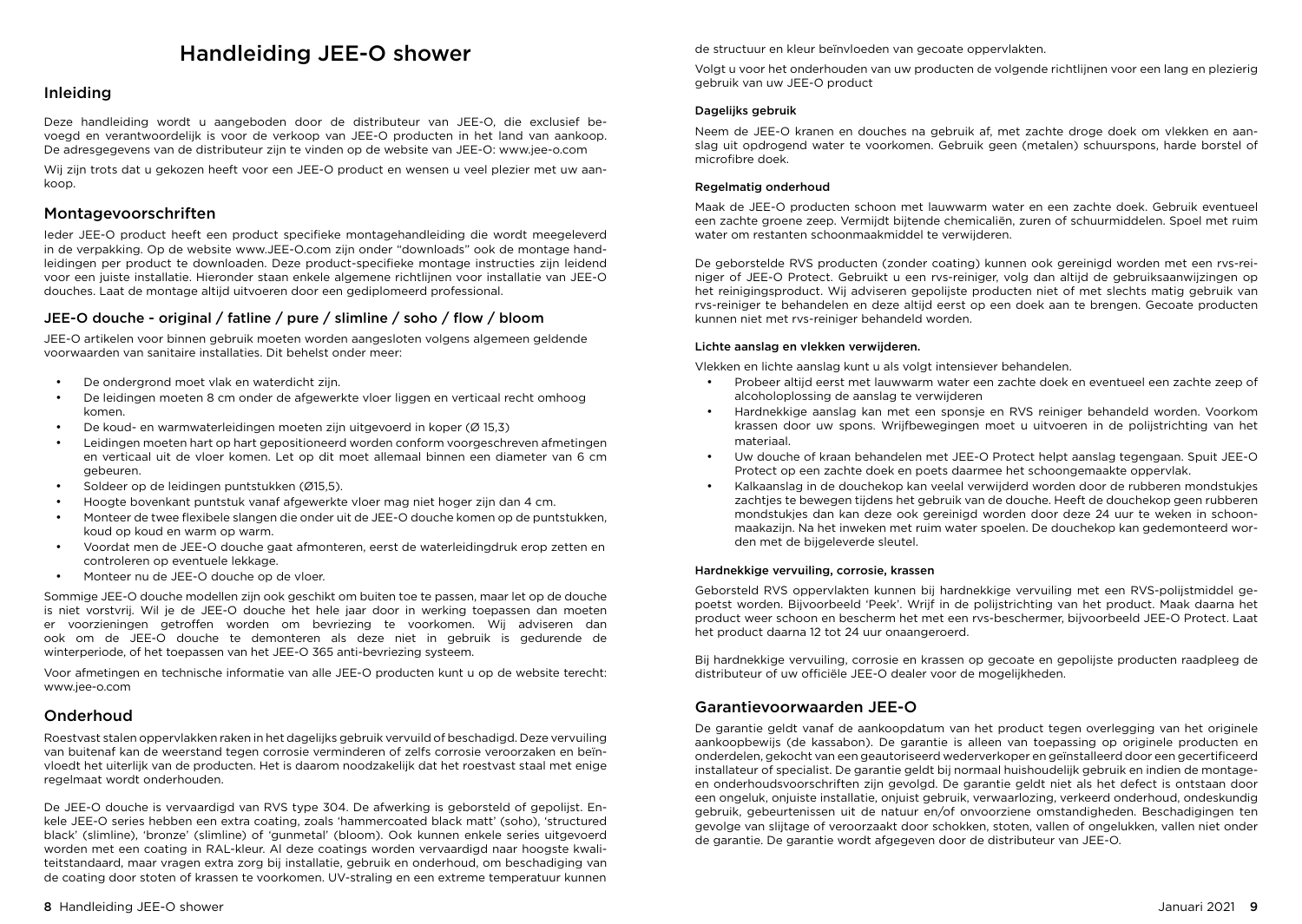### 1. Toepassingsgebied

De garantieregeling geldt voor alle douches die door ons of een van onze dealers onder de naam JEE-O verkocht worden. De garantievoorwaarden zijn van toepassing in het land van aankoop: rekening houdend met de in het land van aankoop geldende veiligheidsvoorschriften en technische normen.

### 2. Garantieverklaring

Onze producten voldoen aan de stand der techniek, de geldende normen voor drinkwater- installaties, bouw- en keuringsprincipes. Wij garanderen dat onze producten onberispelijk geconstrueerd, geproduceerd en uitgeleverd worden en bij juist gebruik en behandeling volgens onze onderhoudsvoorschriften betrouwbaar functioneren. Mocht er desondanks een probleem bij onze producten optreden, dan zullen wij u snel en deskundig helpen.

### 3. Garantietermijn

De garantietermijn bedraagt twee jaar op kleur afwerkingen (coating), vijf jaar voor accessoire producten en 7 jaar op onderdelen, vanaf datum aankoop. Voor het doen gelden van een aanspraak op garantie, moet de aankoopbon – waaruit de aankoopdatum duidelijk moet blijken – worden overgelegd en moet aantoonbaar (deugdelijk) jaarlijks onderhoud zijn uitgevoerd. Er dient regelmatig onderhoud te worden uitgevoerd. De frequentie van het onderhoud is afhankelijk van de locatie waar de JEE-O douche geplaatst wordt. De garantietermijn wordt door een reparatie of onderdelenlevering in de garantietijd niet vernieuwd of verlengd.

### 4. Garantieprestaties

4.1. Binnen de genoemde garantietermijn vervangen of repareren wij onderdelen van het product ter oplossing van het defect, als er sprake is van fabricagedefecten aan het product die te wijten zijn aan een fout waarvoor de fabrikant verantwoordelijk is (beperkingen zie hieronder). De servicedienst zal het product onderzoeken en zal op basis van eigen deskundigheid beslissen of het gebrek valt onder de garantie.

4.2. De reparatie van het defect geschiedt zodanig, dat naar onze keuze defecte onderdelen gerepareerd worden of door nieuwe onderdelen vervangen worden, waarbij de uitgewisselde onderdelen ons eigendom worden.

4.3. Tijdens de onder punt 3 genoemde garantietermijn, worden de ter opheffing van het defect benodigde onderdelen niet berekend. De garantie dekt geen kosten voor arbeid, montage of demontage en transportkosten. Voorrijdkosten worden alleen na het verstrijken van het eerste jaar van de garantietermijn berekend.

4.4. Kan een gegronde klacht met de ter beschikking staande middelen niet binnen een redelijke termijn worden opgelost of de reparatie niet door ons worden uitgevoerd of wordt deze ontoelaatbaar vertraagd, dan zijn wij bereid kosteloos vervangende onderdelen te leveren. Bij levering van een vervangend product behoudt JEE-O zich het recht voor een redelijke gebruiksvergoeding in rekening te brengen voor het tot dan toe genoten gebruik. Wij bepalen op basis van eigen deskundigheid wat een geschikt vervangend product is.

### 4.5. Niet onder onze garantieprestatie vallen:

Opzettelijk of door slordigheid ontstane beschadiging of defecten. Schade die is ontstaan door het negeren van de geldende montage- en onderhoudsvoorschriften, evenals door het verwaarlozen van de schriftelijke informatie over het toepassingsgebied van onze producten. Storingen die te wijten zijn aan vervuiling of verkalking van de producten en onderdelen, alsmede het buiten toepassen met als gevolg bevriezingschade. Schade als gevolg van overmacht, waaronder maar niet gelimiteerd tot brand- of stormschade. Schade of storing die is ontstaan door externe invloeden die de installatie negatief beïnvloeden zoals te hoge of negatieve waterdruk en vervuilde leidingen. Schade aan onderdelen die door hun aard en toepassing aan slijtage onderhevig zijn zoals filters, keerkleppen, rubberen afdichtingen en glijstukken of doucheslangen. Geringe afwijkingen voor zover deze geen wezenlijk negatieve invloed hebben op de uitstraling en de functionaliteit van de producten, waaronder bekrassing van het oppervlak. Transportschades. Schade als gevolg van verkeerd gebruik. Schade aan kleur-coatingen op quartz oppervlakten (bad en basin).

4.6. De garantieaanspraak vervalt, wanneer door niet gemachtigde personen werk wordt uitgevoerd of delen van vreemde herkomst worden gebruikt.

4.7. De gedemonteerde, defecte onderdelen/producten moeten met een begeleidend schrijven franco worden teruggezonden aan de distributeur.

### 5. Schadegevallen

Is schade ontstaan aan zaken of personen en wordt vermoed dat een van onze producten de schade heeft veroorzaakt, dan moet hiervan van onverwijld schriftelijk melding worden gemaakt aan ons opdat onze aansprakelijkheidsverzekering kan worden ingeschakeld. Het bewuste product moet ter beoordeling aan ons worden opgestuurd.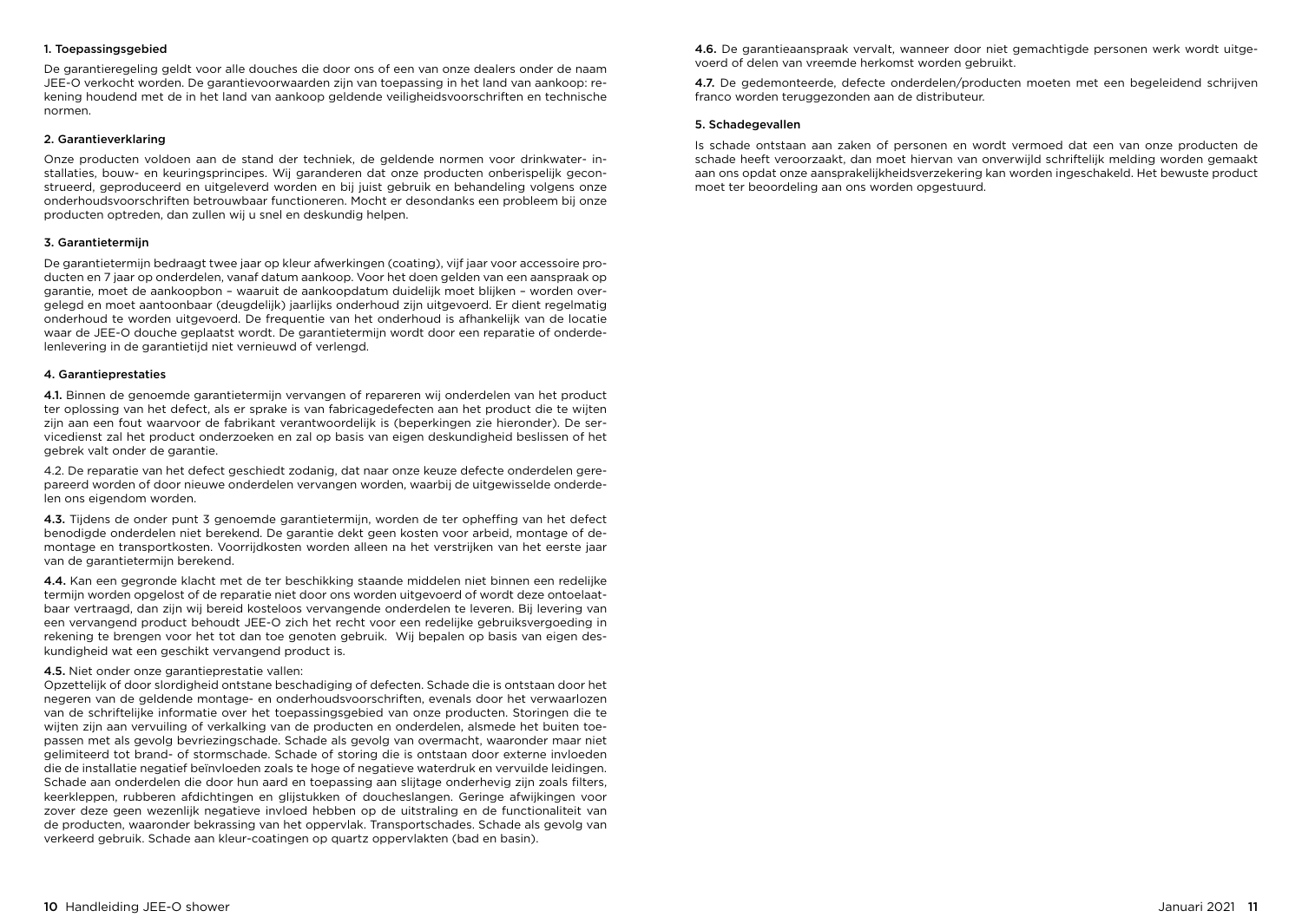# <span id="page-6-0"></span>Textes garantie JEE-O dans Notice Douche JEE-O

### Introduction

La présente notice vous est proposée par le distributeur de JEE-O, qui est seul compétent et responsable en matière de vente de produits JEE-O dans le pays d'achat. Les coordonnées du distributeur figurent sur le site Web de JEE-O (www.jee-o.com).

Nous sommes fiers que vous ayez choisi un produit JEE-O et nous vous souhaitons beaucoup de plaisir avec votre achat.

### Installation des douches JEE-O

Chaque produit JEE-O a une notice de montage qui lui est propre. Cette dernière est jointe au produit dans l'emballage. Sur le site Web www.JEE-O.com à la rubrique « téléchargements », vous pouvez également télécharger les notices de montage par produit. Ces instructions de montage spécifiques à chaque produit sont impératives pour une installation correcte. Vous trouverez ci-dessous quelques instructions d'ordre général concernant l'installation de douches JEE-O. Confiez toujours le montage à un professionnel diplômé.

### JEE-O douche - original / fatline / pure / slimline / soho / flow / bloom

Les produits JEE-O pour un usage intérieur doivent être raccordés conformément aux conditions généralement applicables en matière d'installations sanitaires.

- La surface sur laquelle le produit est installé doit être plane et étanche à l'eau.
- Les canalisations doivent se situer à 8 cm sous le sol fini et monter verticalement.
- Les canalisations d'eau froide et d'eau chaude doivent être en cuivre (Ø 15,3).
- Les canalisations doivent être positionnées avec un entraxe conforme aux dimensions prescrites dans le manuel de montage.
- Braser les raccords des canalisations (1/2'').
- La hauteur du bord supérieur du raccord par rapport au sol fini ne doit pas être supérieure à 4 cm.
- Montez les deux tuyaux flexibles sortant de la partie inférieure de la douche JEE-O aux raccords, froid sur froid et chaud sur chaud.
- Avant d'achever le montage de la douche JEE-O, ouvrez les arrivées d'eau et vérifiez l'étanchéité de l'installation.
- Avant de monter la douche JEE-O, laissez l'eau s'écouler pour nettoyer le système et les canalisations afin d'éliminer toute trace de résidu.
- Montez ensuite la douche JEE-O sur le sol.

Certains modèles de douche JEE-O conviennent aussi à une utilisation extérieure, mais attention, la douche n'est pas résistante au gel. Si vous voulez utiliser la douche JEE-O tout au long de l'année, vous devez prendre des dispositions appropriées pour éviter tout risque de gel. Par conséquent, nous conseillons de démonter la douche JEE-O si celle-ci n'est pas utilisée pendant la période hivernale ou d'utiliser l'option antigel JEE-O 365.

Concernant les informations techniques de tous les produits JEE-O, rendez-vous sur le site Web www.jee-o.com.

### Entretien

Les surfaces en acier inoxydable se salissent ou peuvent être endommagées par une utilisation quotidienne.

Cette pollution extérieure ou ces détériorations peuvent réduire la résistance à la corrosion, voire provoquer une corrosion et nuire à l'apparence du produit. C'est pourquoi il est nécessaire d'entretenir l'acier inoxydable régulièrement.

La fréquence d'entretien dépend de multiples facteurs, tels que la fréquence d'utilisation, la qualité de l'eau (calcaire, eau dure), les différentes finitions, l'utilisation intérieure ou extérieure du produit, etc. Adaptez et appliquez nos instructions générales d'entretien et de maintenance à votre situation spécifique.

1 - nettoyez au moins tous les 6 mois votre produit, et plus particulièrement les pommes de douche, pour éliminer le calcaire. Si vous utilisez le produit dans des conditions d'eau dure et/ou à basse fréquence, nettoyez-le plus souvent (jusqu'à une fois par mois).

2 - certaines finitions, comme l'acier inoxydable poli, sont susceptibles de présenter davantage de traces dans le cadre d'une utilisation quotidienne, notamment des traces de doigt ou des résidus de savon. Si cela vous gêne, frottez systématiquement le produit avec un chiffon doux après utilisation et suivez nos instructions d'entretien régulier sur une base mensuelle.

La douche JEE-O est réalisée en acier inoxydable type 316 ou 304. La finition est brossée ou polie.

Certaines séries JEE-O ont un revêtement supplémentaire, comme 'hammercoated black matt' (soho), 'structured black', 'bronze', 'dark gold mat' (slimline) ou 'gunmetal' (bloom). D'autres séries peuvent aussi être pourvues d'un revêtement en coloris RAL. Tous ces revêtements sont fabriqués selon les normes de qualité les plus élevées, mais demandent un soin particulier lors de l'installation, de l'utilisation et de l'entretien, afin de ne pas être endommagés par des chocs ou des rayures. Le rayonnement UV et des températures extrêmes peuvent influer sur la structure et la couleur des surfaces revêtues.

Veuillez suivre les instructions d'entretien suivantes pour entretenir vos produits JEE-O et en profiter le plus longtemps possible.

### Utilisation quotidienne

Essuyez les robinets et douches JEE-O après chaque usage avec un chiffon doux et sec, afin d'éviter les traces et les dépôts de calcaire laissés par l'eau en séchant. N'utilisez pas d'éponges métalliques, de brosses ou de chiffons en microfibre car cela risque de provoquer des rayures.

### Entretien régulier.

Nettoyez les produits JEE-O avec un chiffon doux et de l'eau tiède. Utilisez éventuellement un savon naturel doux. Évitez les produits chimiques corrosifs, les produits de nettoyage acides ou puissants ou les produits à récurer. Rincez toujours abondamment à l'eau après avoir utilisé un produit de nettoyage.

Nous vous conseillons de nettoyer votre douche à finition brossée après l'installation et ensuite régulièrement. Vous pouvez la nettoyer et la protéger à l'aide d'un nettoyant pour acier inoxydable adapté ou avec JEE-O Protect. Consultez toujours le mode d'emploi des produits de nettoyage destinés à l'acier inoxydable. Pour les finitions polies, nous conseillons de nettoyer après l'installation, mais d'appliquer le nettoyant pour acier inoxydable avec précaution. Utilisez une faible quantité de nettoyant et vaporisez-le sur un chiffon avant de l'appliquer sur la douche. Si vous utilisez trop de nettoyant ou si vous l'appliquez directement sur le produit, cela peut provoquer un halo bleu semblable à celui de l'huile. Les produits recouverts d'un revêtement ne doivent pas être nettoyés avec un nettoyant pour acier inoxydable ou JEE-O Protect. Utilisez un vinaigre de nettoyage naturel pour nettoyer le produit. Les revêtements en PVD plaqué or doivent être nettoyés uniquement à l'eau tiède.

### Éliminer les traces et dépôts peu importants

Pour un nettoyage plus intensif des traces et dépôts peu importants, procédez de la façon suivante.

- Essayez toujours d'éliminer les dépôts dans un premier temps avec de l'eau tiède et un chiffon doux, additionné ou non d'un savon doux ou d'une solution alcoolique.
- Les produits JEE-O ne comportant pas revêtement peuvent être nettoyés avec une éponge et un nettoyant spécial pour acier inoxydable comme JEE-O Protect. Ne pulvérisez pas le concentré directement sur le produit. Appliquez-le sur le chiffon, puis frottez. Évitez de rayer la surface avec votre éponge. Vous devez frotter dans le sens de polissage du matériau.
- Les produits à finition polie peuvent être également nettoyés à l'aide d'un chiffon doux et d'un nettoyant pour acier inoxydable. Mais faites attention et utilisez une faible quantité de nettoyant et vaporisez-le sur un chiffon avant de l'appliquer sur la douche. Si vous utilisez trop de nettoyant ou si vous l'appliquez directement sur le produit, cela peut provoquer un halo bleu semblable à celui de l'huile.
- Les produits recouverts d'un revêtement ne doivent pas être nettoyés avec un nettoyant pour acier inoxydable ou JEE-O Protect. Utilisez un vinaigre de nettoyage naturel pour nettoyer le produit. Les revêtements en PVD plaqué or doivent être nettoyés uniquement à l'eau tiède.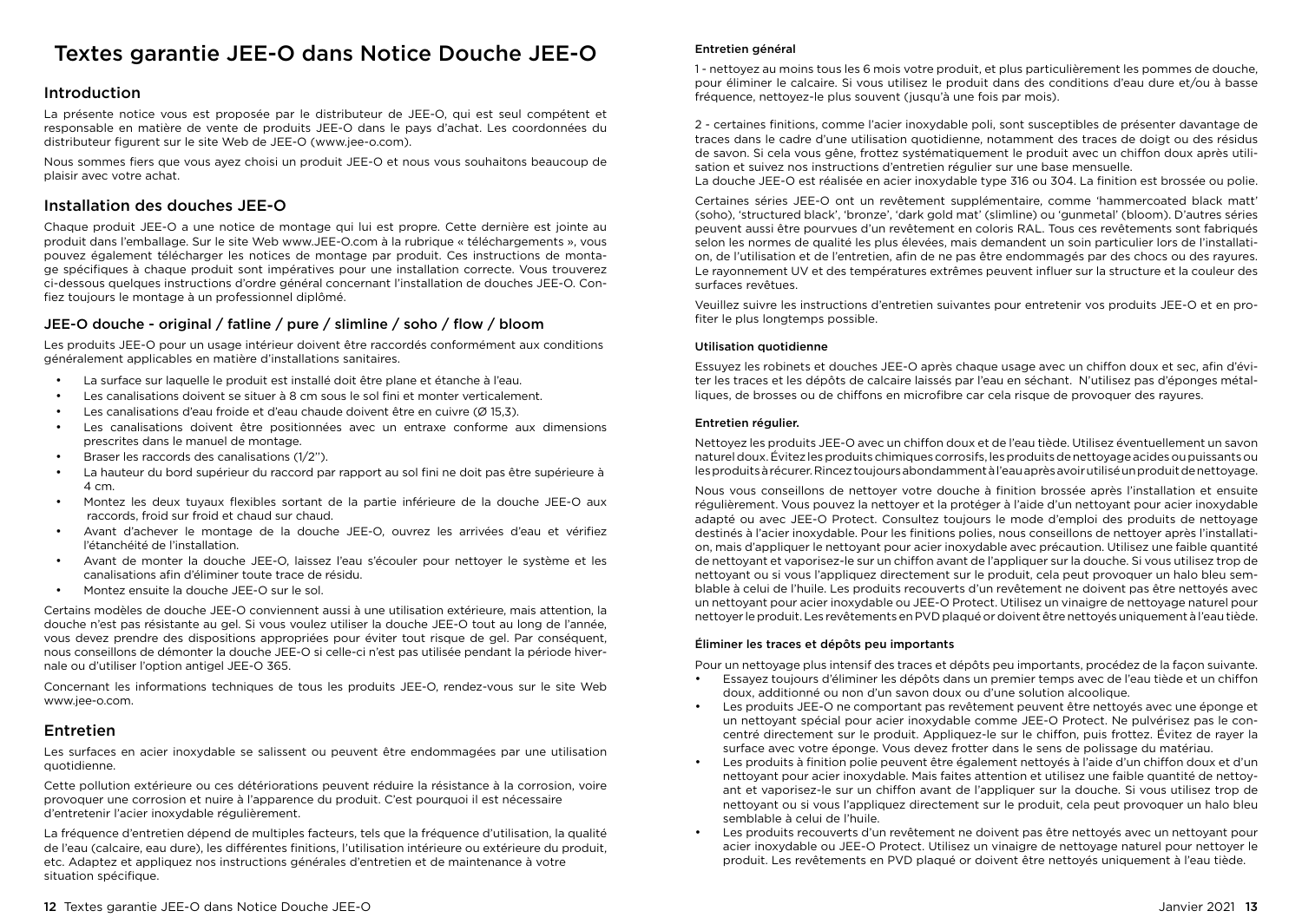- La pomme de douche peut être enlevée à l'aide de l'outil fourni avec votre produit. Retirez la pomme de douche et placez-la pendant 24 heures dans un liquide antitartre, comme du vinaigre ou une solution d'acide citrique diluée. Rincez-la ensuite abondamment avant de réinstaller la pomme de douche. Les pommes de douche dotées de buses en caoutchouc ne peuvent pas être placées dans un liquide détartrant. Il suffit de frotter doucement les buses lorsque l'eau coule.
- Rincez toujours abondamment à l'eau après avoir utilisé une substance de nettoyage. Séchez ensuite le produit à l'aide d'un chiffon doux.

### Saleté tenace, corrosion, rayures

Les finitions brossées peuvent être nettoyées de manière plus intense si nécessaire pour éliminer les taches persistantes. Vous pouvez utiliser une polisseuse pour métaux (par exemple Peek) et polir la douche avec un chiffon doux en suivant le sens de polissage. Après le polissage, nettoyez la douche avec un chiffon propre. Vous pouvez appliquer JEE-O Protect après le polissage. Laissez ensuite le produit reposer pendant 12 à 24 heures.

En cas de saleté tenace, de corrosion et de rayures, contactez le revendeur JEE-O officiel pour connaître les possibilités.

## Conditions de garantie JEE-O

La garantie court à partir de la date d'achat du produit, sur présentation de l'original de la preuve d'achat (ticket de caisse). La garantie est accordée uniquement sur les produits et pièces détachées d'origine, achetés auprès d'un revendeur agréé et installés par un professionnel certifié ou un spécialiste. La garantie s'applique en cas d'usage domestique normal et si les instructions de montage et d'entretien ont été respectées. La garantie ne s'applique pas si le défaut résulte d'un accident, d'une installation incorrecte, d'une utilisation erronée, d'une négligence, d'un entretien inadapté, d'un usage inapproprié, d'événements naturels et/ou de circonstances imprévues. Les dommages dus à l'usure normale ou résultant de chocs, d'impacts, de chutes ou d'accidents ne sont pas couverts par la garantie. La garantie est accordée par le distributeur de JEE-O.

### 1. Champ d'application

La garantie est accordée sur toutes les douches vendues sous le nom JEE-O par nos services ou par un de nos distributeurs. Les conditions de garantie s'appliquent dans le pays où l'achat a été effectué, compte tenu des consignes de sécurité et des normes techniques en vigueur dans ce pays.

### 2. Déclaration de garantie

Nos produits sont conformes à l'état actuel de la technique, ainsi qu'aux normes applicables aux installations d'approvisionnement en eau potable et aux principes de construction et d'inspection. Nous garantissons que nos produits sont construits, fabriqués et livrés dans le respect d'une qualité irréprochable et qu'ils fonctionnent de manière fiable s'ils sont utilisés correctement et entretenus conformément à nos instructions d'entretien. Si un problème devait néanmoins survenir avec un de nos produits, nous nous engageons à vous apporter une aide rapide et professionnelle.

### 3. Délai de garantie

Le délai de garantie est de 2 ans sur les finitions en couleur, 5 ans sur les accessoires et 7 ans sur les pièces à compter de la date d'achat du produit. Tout recours à la garantie présuppose la présentation de la facture d'achat (devant mentionner clairement la date d'achat) et de la preuve tangible qu'un entretien annuel (approprié) a été réalisé.

Un entretien régulier est indispensable. La fréquence d'entretien par an dépend de l'endroit où la douche JEE-O est installée. Le délai de garantie n'est pas renouvelé ni prolongé par une réparation ou une livraison de pièces détachées pendant la période de garantie.

### 4. Prestations incluses dans la garantie

Dans le délai de garantie, nous nous engageons à réparer ou à remplacer toutes les pièces détachées défectueuses dont le défaut est directement imputable au fabricant.

Le service technique examinera le produit et décidera, sur la base de sa propre expertise, si le défaut relève ou non de la garantie.

### 5. Conditions de garantie

La garantie s'applique aux acheteurs initiaux du produit et à une utilisation normale, à condition que les produits JEE-O aient été achetés auprès d'un revendeur autorisé, qu'ils soient installés par un spécialiste qualifié et que les instructions de montage et d'entretien aient été respectées. La période de garantie n'est pas renouvelée ou prolongée du fait des réparations ou de la fourniture de pièces de rechange pendant la période de garantie.

Dans le délai de garantie mentionné ci-dessus, JEE-O s'engage à remédier à tous les défauts de fabrication constatés au niveau du produit et directement imputables au fabricant.

Concernant la réparation d'un défaut, nous nous engageons soit à réparer les pièces défectueuses soit à les remplacer par des pièces neuves, à notre seule appréciation, sachant que les pièces échangées seront notre propriété.

La garantie n'inclut pas les frais de main-d'œuvre, de transport ou autres frais engagés pour le retrait et/ou la réinstallation ou le remplacement de l'unité d'origine. Les coûts liés à l'accès aux fins de réparation ou aux matériaux adjacents ne sont pas couverts. La garantie se limite à la réparation et/ou au remplacement des produits.

Cette garantie ne couvre pas :

- Tout défaut ou dommage causé par un cas de force majeure, y compris, mais sans s'y limiter, les inondations ou la foudre, ou résultant d'une mauvaise utilisation, d'un abus ou d'une négligence, de dommages accidentels, d'une installation incorrecte, du non-respect des instructions de montage et d'entretien applicables ou d'autres altérations ou modifications affectant la fiabilité ou la performance du produit et qui ne sont pas imputables à un défaut de matériau ou de fabrication ;
- Tout défaut ou dommage causé par une utilisation incompétente et/ou des circonstances imprévues ou des dommages résultant de l'usure normale ou causés par un choc ou un accident. Toute panne due à des dépôts de saleté ou de calcaire sur les produits et les pièces de rechange, ainsi qu'à l'utilisation de la douche en extérieur, entraînant des dommages dus au gel.
- Les dommages causés par le non-respect des instructions de montage et d'entretien applicables, ou par toute modification autre que celles indiquées dans les documents d'instruction d'installation/entretien accompagnant le produit ;
- Tout défaut ou dommage causé par le non-respect des informations écrites inhérentes au champ d'application de nos produits.
- Les effets liés à la mauvaise qualité de l'eau et aux attaques chimiques qui affectent la longévité du produit, y compris, mais sans s'y limiter, l'utilisation de produits chimiques nocifs tels que les acides minéraux.
- Tout défaut ou dommage causé par ou résultant de l'installation du produit en dehors des normes d'installation de système de plomberie en vigueur dans le pays d'achat.
- Si le produit a été installé d'une manière contraire aux exigences ou aux directives du fabricant, aux conditions d'installation ou d'entretien ou à toute exigence réglementaire nationale d'un État ou d'une région.
- Tout défaut ou dommage causé par un acte, une défaillance ou une omission ou toute déclaration faite par une personne autre que JEE-O ou un employé ou agent de JEE-O.
- Les finitions couleur des produits en quartz ne sont pas couvertes par cette garantie. La finition couleur est peinte sur l'extérieur des baignoires et des lavabos. Si le produit est endommagé ou ébréché, la finition en quartz naturel apparaît. Les produits endommagés peuvent être pris en charge moyennant un coût supplémentaire.

Le droit à la garantie devient caduc en cas de réalisation de travaux par des personnes non autorisées ou d'utilisation de pièces autres que les pièces d'origine.

Les pièces détachées/produits défectueux démontés doivent être renvoyés au distributeur franco de port, assortis d'un courrier d'accompagnement.

### 5. Sinistres

S'il est supposé qu'un dommage corporel ou matériel a été causé par un de nos produits, nous devons en être informés par écrit dans les meilleurs délais, afin de pouvoir faire intervenir notre assurance responsabilité civile. Le produit en question doit nous être envoyé pour examen.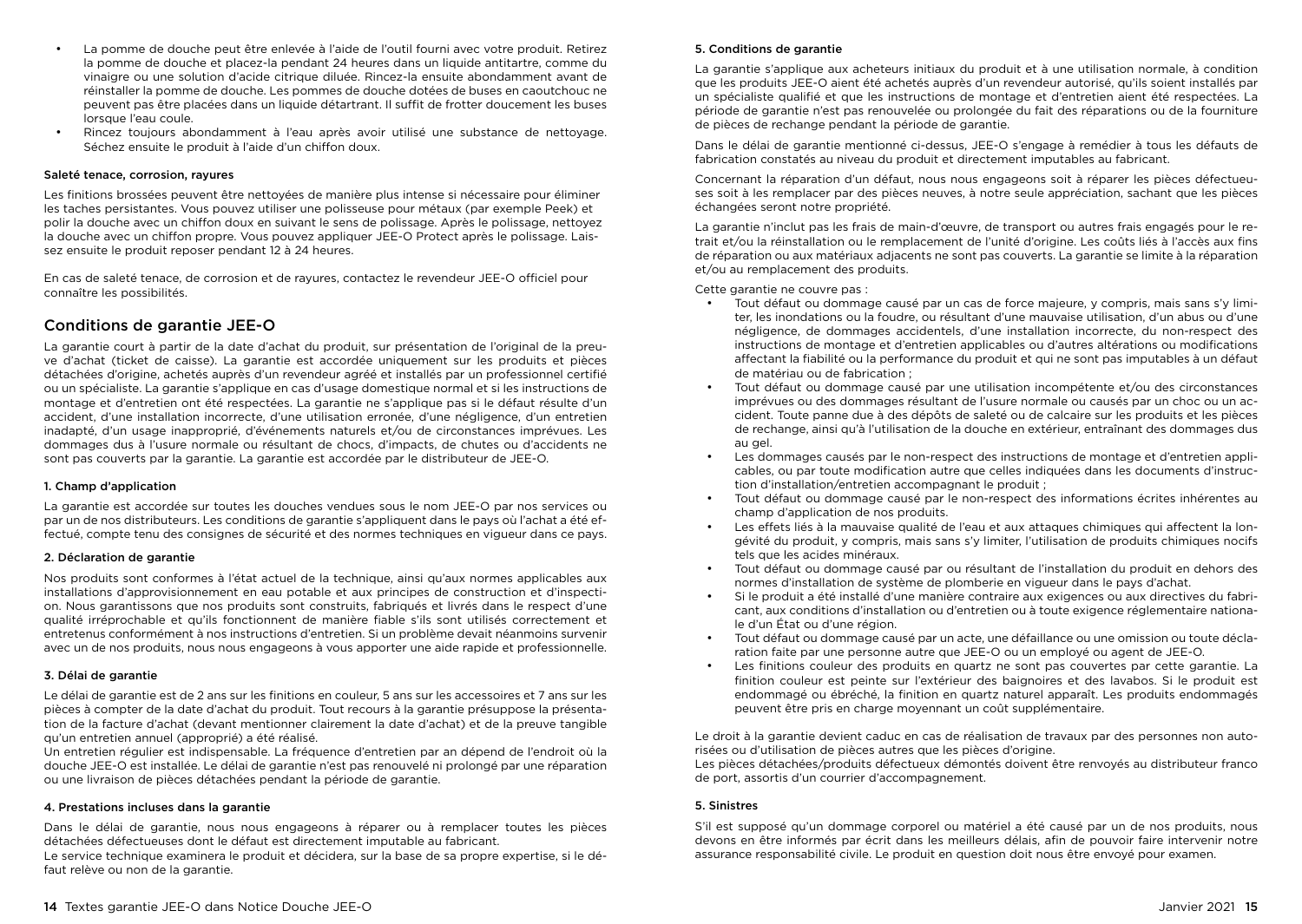# Anleitung zur JEE-O-Dusche und Armatur

### <span id="page-8-0"></span>Einführung

Diese Anleitung wird vom JEE-O-Vertreiber herausgegeben, dem die Befugnis und Verantwortung für den exklusiven Vertrieb der JEE-O-Produkte im Land des Ankaufs obliegt. Die Adressdaten des Vertreibers sind auf der Website von JEE-O zu finden: www.jee-o.com.

Wir freuen uns sehr, dass Sie sich für ein JEE-O-Produkt entschieden haben, und wünschen Ihnen viel Freude mit Ihrem Neuerwerb.

### Installation von JEE-O-Duschen

Im Lieferumfang jedes JEE-O-Produkts ist eine produktspezifische Installationsanleitung enthalten. Die Installationsanleitungen für die einzelnen Produkte stehen auch auf der Website www. JEE-O.com unter "Downloads" zum Herunterladen bereit. Diese produktspezifischen Anleitungen sind für die ordnungsgemäße Installation maßgeblich. Nachstehend finden Sie einige allgemeine Richtlinien für die Installation der JEE-O-Duschen. Lassen Sie die Installation immer von einer qualifizierten Fachkraft vornehmen!

### JEE-O douche - original / fatline / pure / slimline / soho / flow / bloom

Die JEE-O-Produkte für den Innenbereich müssen im Einklang mit den allgemeinen Bestimmungen und Normen für Sanitäranlagen angeschlossen werden.

- Bodenseitig montierte Duschen erfordern einen ebenen, glatten und wasserdichten Boden.
- Die Leitungen müssen 8 cm unter der Fußbodenoberfläche verlegt sein und senkrecht nach oben führen.
- Die Kalt- und Warmwasserleitungen müssen aus Kupfer bestehen (Ø 15,3).
- Die Leitungen müssen mittig im Einklang mit den in der Montageanleitung vorgeschriebenen Abmessungen verlegt sein.
- Löten Sie Fittings auf die Leitungen (1/2 Zoll).
- Der Abstand zwischen der Fußbodenoberfläche und der Oberkante des Fittings darf höchstens 4 cm betragen.
- Montieren Sie die zwei flexiblen Schläuche, die unter der JEE-O-Dusche verlegt werden, an die Fittings (kaltes Wasser auf kaltes Wasser, warmes Wasser auf warmes Wasser).
- Bevor Sie die Installation der Dusche fertigstellen, setzen Sie die Leitungen zunächst unter Wasserdruck, um die Dichtheit zu überprüfen.
- Bevor Sie das JEE-O-Produkt montieren, lassen Sie das Wasser fließen, um das System durchzuspülen und die Rohrleitungen zu reinigen. Prüfen Sie, dass etwaige Rückstände entfernt wurden.
- Montieren Sie nun die JEE-O-Dusche an den Fußbodenanschluss.

Manche Modelle der JEE-O-Dusche sind auch für den Außenbereich geeignet; beachten Sie jedoch, dass die Dusche nicht frostbeständig ist. Wenn die JEE-O-Dusche das ganze Jahr über im Freien betrieben werden soll, müssen geeignete Frostschutzmaßnahmen getroffen werden. Wir empfehlen Ihnen, die JEE-O-Dusche abzubauen, wenn sie im Winter nicht benutzt wird, oder die JEE-O-365-Anti-Frost-Technik zu nutzen.

Technische Informationen zu allen JEE-O-Produkten finden Sie auf unserer Website: www.jee-o.com

### **Pflege**

Edelstahlflächen können durch den täglichen Gebrauch verschmutzen oder beschädigt werden. Solche Verschmutzungen oder Schäden können die Korrosionsbeständigkeit verringern oder sogar Korrosion verursachen und das Aussehen des Produkts beeinträchtigen. Darum muss Edelstahl regelmäßig gepflegt werden.

Die Pflegehäufigkeit hängt von mehreren, sich wechselseitig beeinflussenden Faktoren ab, z. B. von der Häufigkeit der Nutzung, der Wasserqualität (Kalk, hartes Wasser), den verschiedenen Beschichtungen, der Verwendung des Produkts im Innen- oder Außenbereich usw. Passen Sie unsere allgemeinen Pflegeanweisungen an Ihre spezifische Situation an.

### Allgemeine Pflege

1 - Entfernen Sie mindestens alle 6 Monate die Kalkablagerungen von Ihrem Produkt und vor allem von den Duschköpfen. Wenn Sie das Produkt bei hartem Wasser und / oder selten verwenden, nehmen Sie die Reinigung öfter, bis zu einmal im Monat, vor.

2 - Einige Ausführungen wie z. B. polierter Edelstahl weisen eher Spuren des täglichen Gebrauchs auf wie z. B. Fingerabdrücke oder Seifenreste. Wenn Ihnen dies missfällt, achten Sie darauf, diese Spuren konsequent mit einem weichen Tuch nach jedem täglichen Gebrauch zu entfernen, und befolgen Sie unsere Anweisungen für die regelmäßige Wartung jeweils monatlich.

Die JEE-O-Dusche besteht aus Edelstahl des Typs 316 oder 304. Sie ist in gebürsteter und polierter Ausführung erhältlich. Manche JEE-O-Serien sind zusätzlich beschichtet, etwa "hammercoated black matt" (soho), "structured black" (slimline), "bronze", "dark gold mat" (slimline) oder "gunmetal" (bloom). Einige Modelle können auch mit einer Beschichtung in einer RAL-Farbe nach Wahl versehen werden. Alle Beschichtungen werden nach höchsten Qualitätsstandards ausgeführt, erfordern jedoch besondere Sorgfalt bei der Installation, Benutzung und Pflege, um eine Beschädigung der Beschichtung durch Stöße oder Kratzer zu vermeiden. UV-Strahlung und extreme Temperaturen können die Struktur und Farbe beschichteter Oberflächen beeinflussen.

Halten Sie sich bei der Pflege an die folgenden Richtlinien, damit Sie an Ihrem JEE-O-Produkt lange Freude haben.

### Tägliche Pflege

Wischen Sie Ihre JEE-O-Dusch- und -Waschtischarmaturen nach Gebrauch mit einem weichen, trockenen Tuch ab, um Flecken und Ablagerungen durch antrocknendes Wasser zu vermeiden. Benutzen Sie keine Metallschwämme, Bürsten oder Mikrofasertücher, weil sie Kratzer verursachen können.

### Regelmäßige Pflege

Reinigen Sie die JEE-O-Produkte mit lauwarmem Wasser und einem weichen Tuch. Verwenden Sie eventuell eine milde natürliche Seife. Vermeiden Sie ätzende Chemikalien, stark saure oder basische Reinigungsmittel und Scheuermittel. Spülen Sie nach der Verwendung von Reinigungsmittel immer mit reichlich Wasser nach.

Wir empfehlen Ihnen, Ihre Dusche bei gebürsteter Ausführung nach der Installation und regelmäßig zu reinigen. Sie können sie mit einem geeigneten Edelstahlreiniger oder JEE-O-Produkt reinigen und schützen. Bei Edelstahlreinigern beachten Sie bitte stets die besonderen Gebrauchsanweisungen. Bei polierten Oberflächen empfehlen wir eine Reinigung nach der Installation. Seien Sie aber vorsichtig bei der Verwendung von Edelstahlreinigern. Verwenden Sie nur eine kleine Menge Reiniger, den Sie auf ein Tuch sprühen, bevor Sie ihn auf der Dusche einsetzen. Wenn Sie zu viel Reiniger verwenden oder den Reiniger direkt auf das Produkt sprühen, kann ein blauer ölähnlicher trüber Film entstehen. Beschichtete Produkte sollten nicht mit einem Edelstahlreiniger oder JEE-O-Produkt gereinigt werden. Verwenden Sie einen natürlichen Essigreiniger für die Reinigung der Produkte. Vergoldete PVD-Beschichtungen sollten nur mit lauwarmem Wasser gereinigt werden.

### Entfernung leichter Ablagerungen und Flecken

Leichte Kalkablagerungen und Flecken können wie folgt intensiver behandelt werden.

- Versuchen Sie immer erst, den Schmutz mit einem weichen Tuch und lauwarmem Wasser, eventuell mit natürlicher Seife oder einer Alkohollösung, zu entfernen.
- Nicht beschichtete (gebürstete oder unbearbeitete) JEE-O-Produkte können mit einem Schwamm und einem geeigneten Edelstahlreiniger wie JEE-O Protect behandelt werden. Sprühen Sie das Konzentrat nicht direkt auf das JEE-O-Produkt. Sprühen Sie es auf ein Tuch, das Sie dann zum Wischen verwenden. Achten Sie darauf, das Produkt nicht mit dem Schwamm zu verkratzen. Reibende Bewegungen sind in Bürstrichtung des Materials auszuführen.
- Polierte Produkte können auch mit einem weichen Tuch und einem Edelstahlreiniger behandelt werden. Achten Sie unbedingt darauf, nur eine geringe Menge Reiniger zu verwenden, den Sie auf das weiche Tuch sprühen, bevor Sie ihn auf der Dusche anwenden. Wenn Sie zu viel Reiniger verwenden oder den Reiniger direkt auf das Produkt sprühen, kann ein blauer ölähnlicher trüber Effekt entstehen.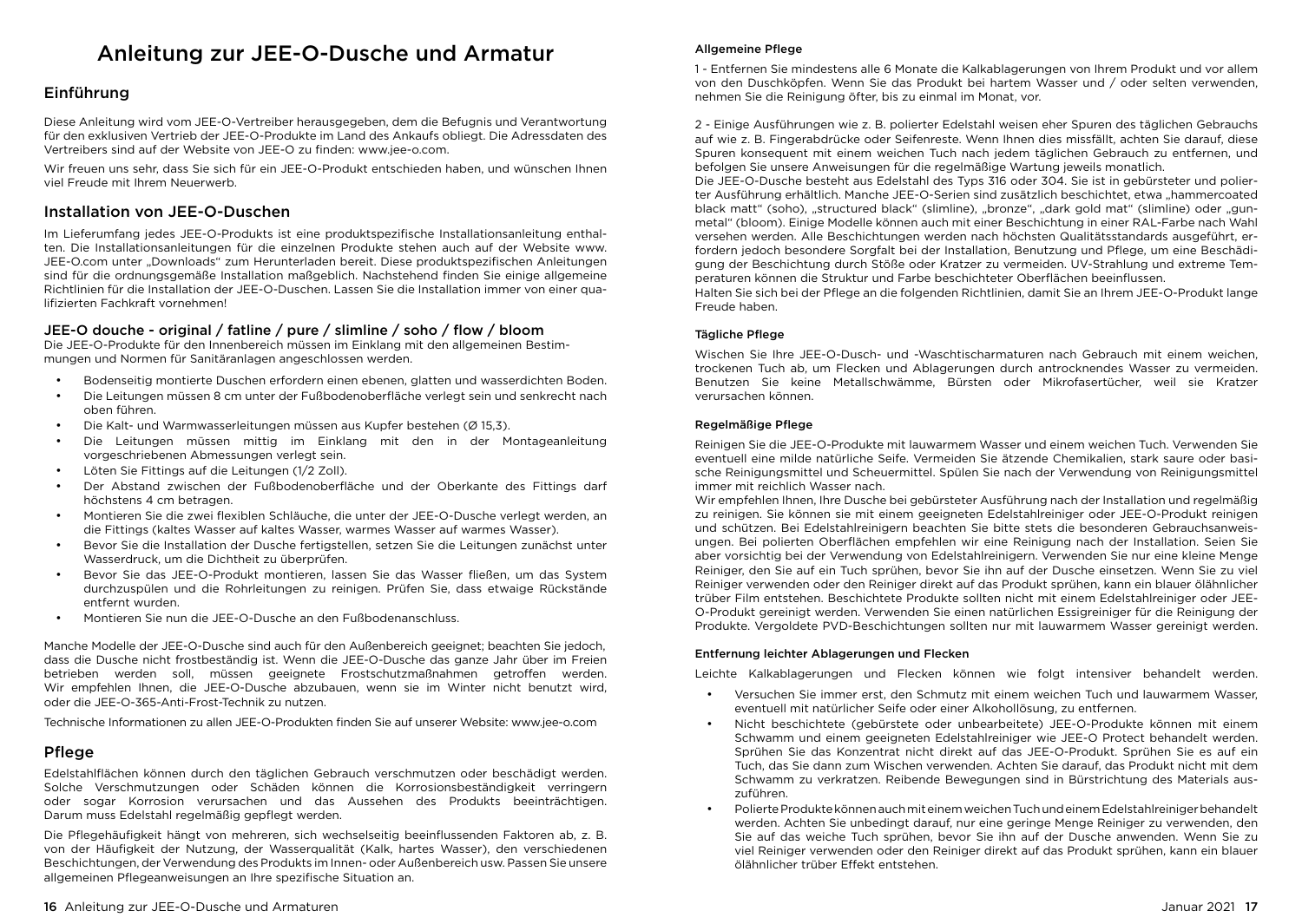- Beschichtete Produkte sollten nicht mit einem Edelstahlreiniger oder JEE-O Protect gereinigt werden. Verwenden Sie für die Reinigung dieser Produkte einen natürlichen Essigreiniger. Vergoldete PVD-Bescheinigungen sollten nur mit lauwarmem Wasser gereinigt werden.
- Der Duschkopf kann mit dem zum Lieferumfang Ihres Produkts gehörenden Werkzeug entfernt werden. Entfernen Sie den Duschkopf und legen Sie ihn 24 Stunden in eine Kalk lösende Flüssigkeit wie z. B. natürlichen Essig oder verdünnte Zitronensäure. Anschließend den Duschkopf gründlich abspülen, bevor Sie ihn wieder montieren.
- Duschköpfe mit Gummidüsen dürfen nicht in Kalk lösende Flüssigkeiten gelegt werden. Reiben Sie die Düsen nur vorsichtig unter fließendem Wasser ab.
- Nach der Verwendung eines Reinigungsmittels immer gründlich abspülen. Reiben Sie das Produkt anschließend mit einem weichen Tuch trocken.

### Hartnäckige Verschmutzungen, Korrosion, Kratzer

Die gebürsteten Oberflächen lassen sich bei Bedarf intensiver behandeln, um hartnäckige Verschmutzungen zu entfernen. Sie können ein Metallpoliermittel (z. B. Peek) verwenden und die Dusche mit einem weichen Tuch in Richtung des Bürstmuster polieren. Nach dem Polieren reinigen Sie das Produkt mit einem weichen Tuch. Gegebenenfalls können Sie nach dem Polieren JEE-O Protect anwenden. Dann lassen Sie das Produkt 12 bis 24 Stunden unberührt.

Bei hartnäckigen Verschmutzungen, Korrosion oder Kratzern erkundigen Sie sich bitte bei Ihrem Vertriebshändler oder offiziellen JEE-O-Händler nach den Möglichkeiten bei beschichteten und polierten Produkten.

### Garantiebedingungen von JEE-O

Die Garantie gilt ab dem Tag des Kaufs des Produkts bei Vorlage des Originals des Kaufbelegs (Kassenzettel). Die Garantie gilt ausschließlich für Originalprodukte und -teile, die bei einem autorisierten Wiederverkäufer erworben und von einem zertifizierten Installateur oder Experten installiert wurden. Die Garantie gilt bei normalem Haushaltsgebrauch und wenn die Montagevorschriften und Pflegehinweise beachtet wurden. Keine Garantie wird gewährt auf Defekte, die infolge eines Unfalls, einer nicht ordnungsgemäßen Installation oder Benutzung, der Vernachlässigung, falscher Pflege, unsachgemäßer Verwendung, von Naturereignissen und/oder unvorhergesehenen Umständen entstanden sind. Auch Schäden infolge von Verschleiß oder durch Schläge, Stöße, Stürze oder Unfälle sind von der Garantie ausgeschlossen. Die Garantie wird vom Vertriebshändler von JEE-O in dem Land, in dem das Produkt gekauft wurde, gewährt.

### 1. Anwendungsbereich

Die Garantieregelung gilt für alle Duschen, Armaturen und Zubehörprodukte, die von uns oder einem unserer Händler unter dem Namen JEE-O verkauft werden. Die Garantiebedingungen gelten im Land des Ankaufs unter Berücksichtigung der dort geltenden Sicherheitsvorschriften und technischen Normen.

### 2. Garantieerklärung

Unsere Produkte erfüllen den Stand der Technik, die geltenden Normen für Trinkwasserarmaturen und die Bau- und Prüfungsvorschriften. Wir garantieren, dass unsere Produkte einwandfrei konstruiert, hergestellt und ausgeliefert werden und bei sachgemäßer Verwendung und Behandlung gemäß unseren Pflegehinweisen zuverlässig funktionieren. Sollte dennoch einmal ein Problem mit unseren Produkten auftreten, bieten wir Ihnen schnelle und fachkundige Unterstützung.

### 3. Garantiezeitraum

Die Garantie beträgt 2 Jahre auf die Farbgebungen von Produkten, 5 Jahre auf Zubehör und 7 Jahre auf Ersatzteile nach dem Kauf des Produkts. Die Garantie gilt nur bei Vorlage des Kaufbelegs – aus dem das Kaufdatum eindeutig hervorgehen muss – und wenn nachweislich (in ordnungsgemäßer Weise) die jährliche Wartung durchgeführt wurde.

Das Produkt muss regelmäßig gewartet werden. Die Häufigkeit der Wartungen im Jahr hängt vom Standort ab, an dem die JEE-O-Dusche installiert wird. Eine Reparatur oder Ersatzteillieferung während des Garantiezeitraums führt nicht zu dessen Verlängerung.

### 4. Garantieleistungen

Während des Garantiezeitraums werden alle defekten Teile von uns repariert oder ausgetauscht, wenn der Defekt auf einen Produktfehler zurückzuführen ist, der dem Hersteller anzulasten ist. Der Servicedienst wird das Produkt untersuchen und auf der Grundlage seiner eigenen Fachkunde feststellen, ob es sich bei dem betreffenden Defekt um einen Garantiefall handelt.

### 5. Bedingungen für diese Garantie

Die Garantie gilt für Erstbesitzer des Produkts und bei normalem Haushaltsgebrauch, sofern die JEE-O-Produkte bei einem autorisierten Wiederverkäufer erworben und von einem zertifizierten Installateur oder Experten installiert wurden. Eine Reparatur oder Ersatzteillieferung während des Garantiezeitraums führt nicht zu dessen Verlängerung.

Innerhalb des oben genannten Garantiezeitraums behebt JEE-O alle Herstellungsfehler des Produkts, die auf einen Fehler zurückzuführen sind, der dem Hersteller anzulasten ist.

Die Reparatur des Produkts erfolgt, indem nach unserer Entscheidung defekte Teile repariert oder durch neue Teile ersetzt werden, wobei die ausgetauschten Teile unser Eigentum werden.

Die Garantie beinhaltet nicht den Arbeitslohn, Fracht- oder sonstige Kosten, die bei der Entfernung und/oder der erneuten Installation der Originaleinheit oder der Ersatzeinheit anfallen. Kosten, die entstehen, um sich Zugang für die Reparatur zu verschaffen, oder Kosten in Verbindung mit benachbarten Materialien sind nicht abgedeckt. Die Garantie beschränkt sich auf die Reparatur und/ oder den Ersatz der Produkte.

Nicht unter die Garantie fallen:

- Sach- oder Personenschäden, die durch höhere Gewalt (Naturereignisse), unter anderem Überschwemmung oder Blitzschlag, oder die durch eine unsachgemäße Verwendung, Missbrauch oder Vernachlässigung, beiläufige Schäden, unsachgemäße Installation, Nichteinhaltung der geltenden Montage- und Wartungsvorschriften oder Umbauten oder Änderungen, die die Zuverlässigkeit oder Leistung beeinträchtigen und nicht auf einen Material- oder Verarbeitungsfehler zurückzuführen sind, verursacht werden;
- Sach- oder Personenschäden, die durch eine unsachgemäße Verwendung und/oder unvorhergesehene Umstände verursacht werden, oder Schäden infolge von normalem Verschleiß oder durch Schläge oder Unfälle Störungen, die auf eine Verschmutzung oder Verkalkung des Produkts oder von Teilen oder auf einen Frostschaden infolge des Einsatzes des Produkts im Freien zurückzuführen sind.
- Schäden, die durch die Missachtung von geltenden Montage- und Wartungsvorschriften oder andere Änderungen als in den dem Produkt beiliegenden Installations-/Pflegehinweisen genannt verursacht werden;
- Sach- oder Personenschäden, die durch die Missachtung der schriftlichen Informationen über den Anwendungsbereich unserer Produkte verursacht werden.
- Die Effekte von schlechter Wasserqualität oder die Einwirkung von Chemikalien, die die Langlebigkeit des Produkts beeinträchtigen, unter anderem die Verwendung von schädlichen Chemikalien wie mineralischen Säuren.
- Sach- oder Personenschäden, die verursacht werden oder resultieren aus der Installation von Produkten in Situationen außerhalb der im Land des Kaufs geltenden Normen für Sanitärinstallationen.
- Wenn das Produkt auf eine Weise installiert wurde, die den Vorschriften oder Richtlinien des Herstellers, den Installations- oder Wartungsbedingungen oder gesetzlichen nationalen oder lokalen Vorschriften widerspricht.
- Sach- oder Personenschäden, die durch eine Handlung, einen Fehler oder eine Unterlassung oder eine Zusicherung einer anderen Person als JEE-O oder ein Mitarbeiter oder Beauftragter von JEE-O verursacht wurde.
- Farbgebungen auf Quartzprodukten fallen nicht unter diese Garantie. Die Farbgebung wird außen auf Badewannen und Becken aufgetragen. Sollte das Produkt beschädigt werden oder abblättern, wird die natürliche Quartoberfläche sichtbar. Beschädigte Produkte können gegen Mehrkosten behandelt werden.

Der Garantieanspruch erlischt, wenn nicht autorisierte Personen Arbeiten an dem Produkt ausführen oder fremde Teile verwendet werden.

Demontierte defekte Teile und Produkte sind samt Begleitschreiben freigemacht an den Vertreiber zurückzusenden.

### 5. Schadensfälle

Sach- oder Personenschäden, deren Ursache in einem unserer Produkte vermutet wird, sind uns unverzüglich schriftlich zu melden, damit wir unsere Haftpflichtversicherung hinzuziehen können. Das betreffende Produkt muss uns zur Beurteilung zugeschickt werden.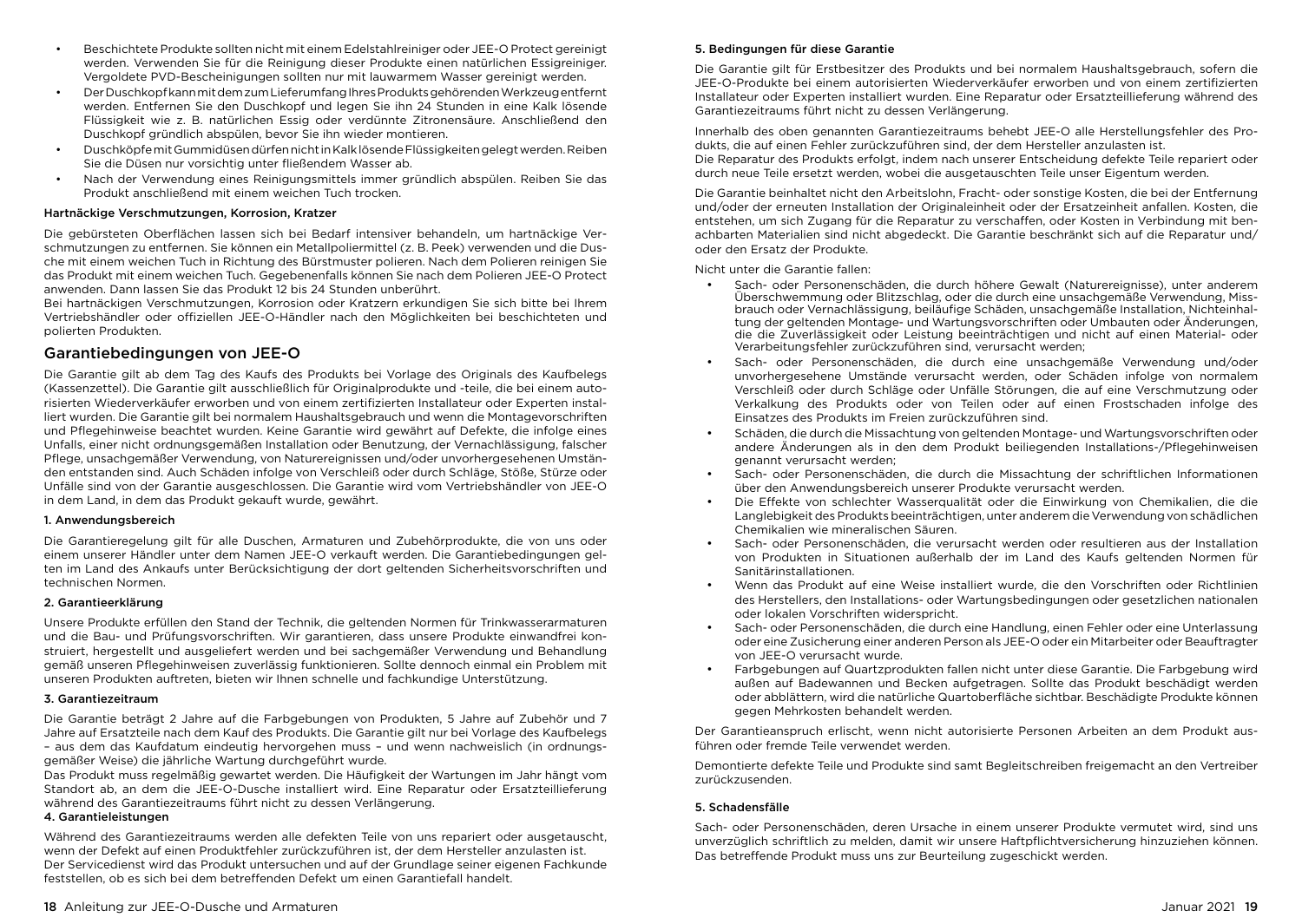# <span id="page-10-0"></span>Textos garantía JEE-O en el Manual JEE-O Shower Cuidado general

### Introducción

El distribuidor de JEE-O, que está autorizado a vender en exclusiva los productos de JEE-O en el país de adquisición y se responsabiliza de ello, le ofrece este manual. El sitio web de JEE-O www.jee-o.com incluye los datos domiciliarios del distribuidor.

Nos enorgullece que haya elegido un producto de JEE-O y deseamos que disfrute de su compra.

### Instrucciones de montaje

Todos los productos de JEE-O disponen de su propio manual de montaje, que encontrará dentro del embalaje suministrado. Estos manuales también se pueden bajar del sitio web www.JEE-O. com en «Downloads» (descargas). Estas instrucciones de montaje específicas del producto son necesarias para instalarlo correctamente. A continuación, se ofrecen algunas instrucciones generales para la instalación de las duchas de JEE-O. El montaje siempre debe ser realizado por un profesional con la debida cualificación.

### Ducha JEE-O - original / fatline / pure / slimline / soho / flow / bloom

Los productos de JEE-O para interior se deben conectar según las normas generales para instalaciones sanitarias.

- El suelo debe ser perfectamente plano e impermeable.
- Las tuberías deben instalarse 8 cm por debajo del suelo acabado y sobresalir en vertical hacia arriba.
- Las tuberías de agua fría y caliente se deben realizar en cobre (Ø 15,3).
- Ambas tuberías se deben colocar con una distancia centro a centro conforme lo indicado en el manual de montaje.
- Conecte manguitos (1/2") a las tuberías soldándolos.
- La parte superior del manguito no puede sobresalir más de 4 cm del suelo acabado.
- Monte las dos tuberías flexibles que salen de la ducha JEE-O sobre los manguitos, frío sobre frío y caliente sobre caliente.
- Antes de finalizar el montaje de la ducha JEE-O, aplique presión sobre el sistema para comprobar su estanqueidad.
- Antes de montar el producto JEE-O, deje que el agua fluya para lavar el sistema y limpiar la tubería, y asegúrese de que se eliminan todos los residuos.
- Monte ahora la ducha JEE-O sobre el suelo.

Algunos modelos de ducha JEE-O también son aptos para su instalación en el exterior, pero recuerde que la ducha no es resistente a las heladas. Si quiere que la ducha JEE-O se pueda utilizar todo el año, se deberán tomar medidas para evitar la congelación. Por eso, le recomendamos desmontar la ducha JEE-O si no se utiliza durante el invierno o usar la técnica anticongelante de JEE-O 365.

Para consultar la información técnica de todos los productos de JEE-O, consulte el sitio web www.JEE-O.com.

### Mantenimiento

Las superficies de acero inoxidable se ensucian o dañan a consecuencia de su uso diario. Los daños o la suciedad externa pueden disminuir la resistencia a la corrosión o incluso provocarla, lo que puede afectar al aspecto del producto. Por eso, el acero inoxidable se debe cuidar con cierta regularidad.

La frecuencia de mantenimiento depende de múltiples factores como la frecuencia de uso, la calidad del agua (cal o agua calcárea), los diferentes acabados, el uso del producto en interiores o exteriores, etc. Aplique nuestras instrucciones generales de mantenimiento y cuidado adaptándolas a su situación específica.

1 - Limpie su producto y los cabezales de ducha al menos cada seis meses para quitar la cal. Si utiliza el producto en condiciones de agua dura o no lo utiliza con mucha frecuencia, límpielo más a menudo, incluso una vez al mes.

2 - Algunos acabados, como el acero inoxidable pulido, son más propensos a mostrar signos de uso diario, como huellas dactilares o residuos de jabón. Si no quiere que esto ocurra, límpielo con regularidad con un paño suave después de usarlo y siga nuestras instrucciones de mantenimiento regular todos los meses.

La ducha JEE-O se ha fabricado con acero inoxidable del tipo 316 o 304. El acabado es cepillado o pulido. Algunas series de JEE-O tienen un revestimiento adicional, como negro mate de efecto martillado (soho), negro estructural, bronce o dorado mate oscuro(slimline) o gris plomo (bloom). Algunas series también se pueden suministrar con un revestimiento en un color RAL. Todos estos revestimientos se producen conforme las normas de calidad más estrictas, pero requieren un mayor cuidado a la hora de la instalación, uso y mantenimiento para evitar dañarlos por golpes o rayaduras. Los rayos ultravioletas y una temperatura extrema pueden influir en la estructura y color de las superficies revestidas.

Para disfrutar durante más tiempo de su producto de JEE-O, deberá seguir las siguientes instrucciones de mantenimiento de sus productos.

### Uso diario

Después de usar los grifos y duchas de JEE-O, límpielos con un paño seco y suave para prevenir las manchas y depósitos del agua al secarse..

### Mantenimiento regular

Limpie los productos de JEE-O con agua templada y un paño suave. Si lo desea, puede usar un jabón suave. Evite utilizar productos químicos agresivos, ácidos o corrosivos. Enjuague siempre con agua después de usar cualquier producto de limpieza.

Le aconsejamos que limpie su ducha de acabado cepillado después de su instalación y con regularidad. Puede limpiarla y protegerla con un limpiador adecuado para acero inoxidable o con JEE-O Protect. Consulte siempre las instrucciones de uso específicas de los productos de limpieza de acero inoxidable. Para los acabados pulidos también aconsejamos limpiar la ducha tras la instalación, pero tenga cuidado al aplicar el limpiador de acero inoxidable. Utilice cantidades limitadas del limpiador y rocíelo en un paño antes de aplicarlo en la ducha. Usar demasiado limpiador o rociarlo directamente en el producto puede causar un efecto de opacidad azul similar al del aceite. Los productos con revestimiento no deben limpiarse con un limpiador de acero inoxidable o con JEE-O Protect. Utilice un vinagre de limpieza natural para limpiar los productos. Los revestimientos de PVD chapados en oro deben limpiarse únicamente con agua tibia.

### Eliminar las manchas y depósitos ligeros

Las manchas y los depósitos ligeros se pueden tratar más intensamente del siguiente modo.

- Los depósitos se deben intentar eliminar primero con agua templada y un paño suave y eventualmente con jabón suave o una solución con alcohol.
- Los productos JEE-O sin revestimientos (con acabado cepillado o sin acabado) se pueden tratar con una esponja y un producto de limpieza de acero inoxidable adecuado como JEE-O Protect. No rocíe el limpiador directamente sobre el producto JEE-O; rocíelo en un paño y luego limpie. Evite usar una esponja que raye. Frote solo en la dirección de pulido del material.
- Los productos pulidos pueden tratarse con un paño suave y un limpiador de acero inoxidable también. Tenga mucho cuidado y rocíe cantidades limitadas de limpiador en un paño suave antes de aplicarlo en la ducha. Usar demasiado limpiador o rociarlo directamente puede causar un efecto de opacidad azul similar al del aceite.
- Los productos con revestimiento no deben limpiarse con un limpiador de acero inoxidable o JEE-O Protect. Utilice un vinagre de limpieza natural para limpiar estos productos. Los revestimientos de PVD chapados en oro deben limpiarse únicamente con agua tibia.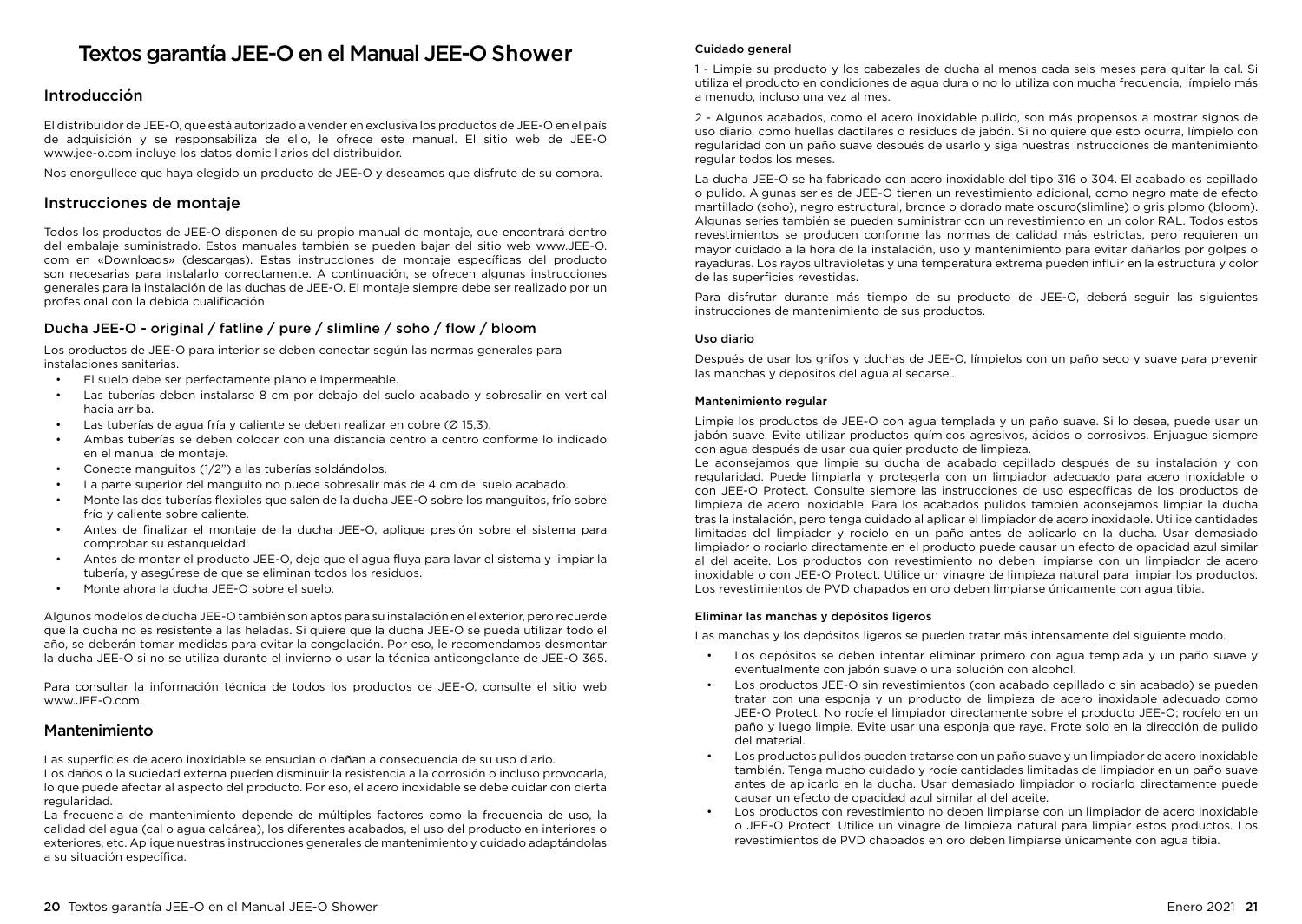El cabezal de la ducha se puede quitar utilizando la herramienta suministrada con el producto. Retire el cabezal y déjelo 24 horas en un líquido disolvente de cal como vinagre natural o una solución de ácido cítrico diluido. Enjuáguelo intensamente después, antes de volver a instalar.

### Suciedad persistente, corrosión, rayaduras

Los acabados cepillado pueden tratarse con más intensidad si es necesario para eliminar la suciedad persistente. Puede utilizar un pulidor de mentales (por ejemplo, Peek) y pulir la ducha con un paño suave siguiendo el patrón de cepillado. Después del pulido, limpie el producto con un paño suave. Puede aplicar JEE-O Protect. Luego, deje el producto durante 12 a 24 horas sin tocarlo. Pregunte a su distribuidor oficial de JEE-O sobre las opciones para tratar las manchas persistentes, la corrosión y las rayaduras en los productos con revestimiento y pulidos.

### Condiciones de la garantía de JEE-O

La garantía es válida desde la fecha de adquisición del producto siempre que se presente el comprobante de compra original (el ticket de caja). La garantía solo cubre los productos y componentes originales, adquiridos de un distribuidor autorizado e instalados por un instalador o especialista certificado. La garantía es válida en caso de uso normal y siempre que se hayan cumplido las instrucciones de montaje y mantenimiento. La garantía no es válida si el defecto es el resultado de un accidente, instalación incorrecta, uso indebido, negligencia, mantenimiento incorrecto, uso incorrecto, desastre natural o situaciones imprevistas. La garantía excluye los daños causados por el desgaste o relacionados con las sacudidas, golpes, caídas o incidentes. La garantía es ofrecida por el distribuidor de JEE-O.

### 1. Campo de aplicación

La garantía cubre todas las duchas, grifos y accesorios que vendemos nosotros o que se venden a través de uno de nuestros distribuidores bajo el nombre de JEE-O. Las condiciones de garantía se aplican en el país de adquisición, teniendo en cuenta las normativas de seguridad y normas técnicas vigentes en dicho país.

### 2. Declaración de garantía

Nuestros productos reflejan el estado actual de la técnica, las normas vigentes para los principios de agua potable, instalaciones, construcción y certificación. Le garantizamos que nuestros productos se han diseñado, producido y suministrado en perfecto estado y que si se usan y tratan conforme las instrucciones de mantenimiento funcionarán de manera adecuada. Sin embargo, si a pesar de ello surge un problema con nuestros productos, le ayudaremos rápida y profesionalmente.

### 3. Plazo de garantía

El plazo de garantía es de 2 años para los acabados de color de productos, 5 años para los accesorios y 7 años para los componentes que se adquieran tras la compra del producto. Para poder reclamar la garantía, se deberá presentar el comprobante de compra, que indique claramente la fecha de adquisición, y se debe demostrar que se ha realizado el mantenimiento correcto durante el año. Se debe realizar un mantenimiento regular. La frecuencia (anual) del mantenimiento depende del lugar en el que se coloca la ducha JEE-O. El plazo de garantía no se renueva o prolonga debido a una reparación o suministro de recambios durante dicho plazo.

### 4. Prestaciones de la garantía

4.1. Dentro del plazo de garantía indicado de 2 años repararemos e instalaremos las piezas defectuosas cuando el defecto sea consecuencia de un error que recaiga bajo la responsabilidad del fabricante.

El departamento de servicio analizará el producto y se basará en su propia competencia para determinar si la garantía cubre el defecto.

### 5. Condiciones de la garantía

La garantía se aplica a los primeros propietarios del producto y a su uso normal. Siempre que los productos JEE-O se adquieran de un vendedor autorizado, los instale un especialista cualificado y se hayan comprobado las instrucciones de montaje y mantenimiento. El plazo de garantía no se renueva o prolonga debido a una reparación o suministro de recambios durante dicho plazo.

Dentro del período de garantía mencionado, JEE-O se ocupará de todos los defectos de fabricación del producto que puedan atribuirse a un error del que sea responsable el fabricante.En la reparación del defecto seremos nosotros los que determinemos si se reparan los componentes defectuosos o se sustituyen por nuevos, pasando los sustituidos a nuestra propiedad.

La garantía no incluye la mano de obra ni los gastos de transporte, así como otros gastos incurridos por la retirada o reinstalación de la unidad original o de la unidad de reemplazo. No se cubren los gastos relacionados con la obtención de acceso para la reparación o los gastos asociados a los materiales adyacentes. La garantía se limita a la reparación y sustitución de los productos.

Nuestra garantía no cubre:

- Los daños o defectos provocados por fuerza mayor (casos fortuitos), incluyendo, entre otros, el mal uso, abuso o negligencia, los daños accidentales, una instalación inadecuada, los daños producidos por no seguir las instrucciones aplicables de mantenimiento, u otras alteraciones o modificaciones que afecten a la fiabilidad o el rendimiento de la unidad y que no sean atribuibles a un defecto en los materiales o la mano de obra.
- Cualquier defecto o lesión causada por el uso inadecuado y por circunstancias o daños imprevistos como resultado del desgaste normal o causados por impactos o accidentes. Cualquier avería debida a la suciedad o a las incrustaciones de cal en los productos y piezas, así como el uso de la ducha al aire libre, que provoque daños inducidos por las heladas.
- Daños causados por no seguir las instrucciones aplicables de mantenimiento, u otras modificaciones distintas de las indicadas en los documentos de instrucciones de instalación y de cuidado que se incluyen en el producto.
- Cualquier defecto o lesión causado por ignorar la información escrita sobre el ámbito de aplicación de nuestros productos.
- Los efectos que tenga la mala calidad del agua y el ataque químico que afectan a la vida útil del producto, incluyendo, entre otros, el uso de productos químicos nocivos como los ácidos minerales.
- Cualquier defecto o lesión debido a la instalación del producto fuera del país de las normas de adquisición relativas a la instalación.
- Los defectos debidos a que el producto se instaló de forma contraria a los requisitos o directrices del fabricante, a los términos o condiciones de instalación o mantenimiento o a los requisitos normativos de cualquier estado o área.
- Cualquier defecto o lesión causado por un acto o fallo o debido a cualquier persona que no pertenezca a JEE-O o sea un empleado o agente de JEE-O.
- Los acabados de color de los productos de cuarzo no estarán cubiertos por esta garantía. El acabado de color se pinta en el exterior de las bañeras y lavabos; si el producto se daña o se astilla, el acabado de cuarzo natural será visible. Los productos dañados se pueden tratar con un coste adicional.

El derecho a garantía vence si las tareas son realizadas por personas no autorizadas o si se utilizan componentes de origen extraño.

Los componentes o productos defectuosos y desmontados se deben devolver franco al distribuidor y acompañados de un escrito.

### 5. Daños

En caso de daños materiales o personales y si se sospecha que uno de nuestros productos sea el causante de estos, se nos deberá avisar inmediatamente por escrito para que podamos recurrir a nuestro seguro de responsabilidad civil. El producto en cuestión se nos deberá enviar para su evaluación.